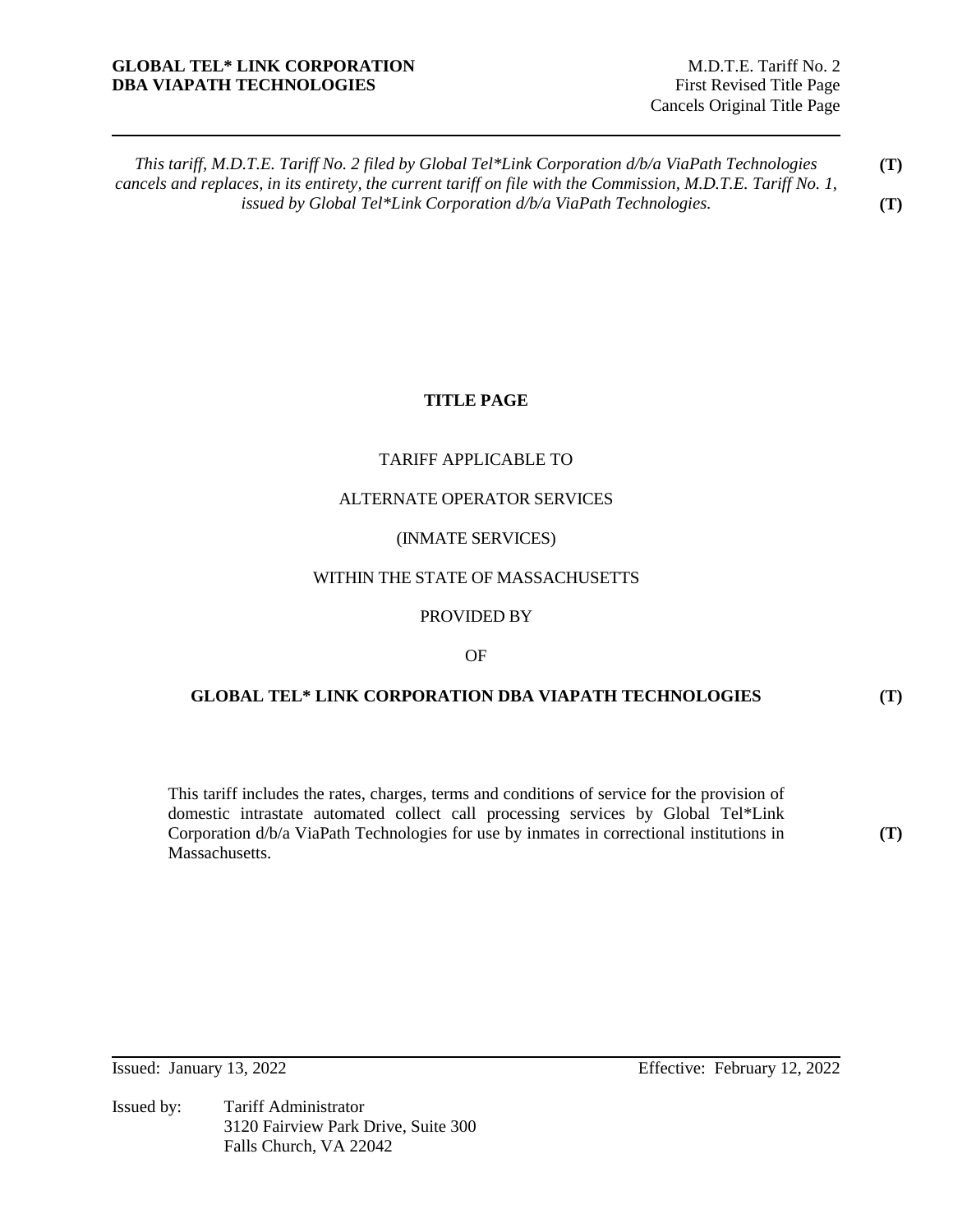### **GLOBAL TEL\* LINK CORPORATION** M.D.T.C. Tariff No. 2<br> **DBA VIAPATH TECHNOLOGIES** 11th Revised Page 1 **DBA VIAPATH TECHNOLOGIES**

## **CHECK SHEET**

Pages of this tariff, as indicated below, are effective as of the date shown at the bottom of the respective pages. Original and revised pages, as named below, comprise all changes from the original tariff and are currently in effect as of the date on the bottom of this page.

| <b>PAGE</b>    | <b>REVISION</b> |        | <b>PAGE</b> | <b>REVISION</b> |        |
|----------------|-----------------|--------|-------------|-----------------|--------|
| Title          | 1st Revised     | $\ast$ | 26          | 2nd Revised     | $\ast$ |
| $\mathbf{1}$   | 11th Revised    | ∗      | 27          | 4th Revised     | $\ast$ |
| $\mathfrak{2}$ | 1st Revised     | $\ast$ | 28          | 5th Revised     | $\ast$ |
| 3              | 1st Revised     | $\ast$ | 28.1        | 4th Revised     | $\ast$ |
| 4              | 1st Revised     | ∗      | 29          | 5th Revised     | $\ast$ |
| 5              | 2nd Revised     | ∗      | 30          | 1st Revised     | $\ast$ |
| 6              | 2nd Revised     | $\ast$ |             |                 |        |
| $\overline{7}$ | 1st Revised     | $\ast$ |             |                 |        |
| 8              | 1st Revised     | ∗      |             |                 |        |
| 9              | 1st Revised     | $\ast$ |             |                 |        |
| 10             | 1st Revised     | ∗      |             |                 |        |
| 11             | 1st Revised     | $\ast$ |             |                 |        |
| 12             | 1st Revised     | ∗      |             |                 |        |
| 13             | 2nd Revised     | ∗      |             |                 |        |
| 14             | 1st Revised     | $\ast$ |             |                 |        |
| 15             | 2nd Revised     | ∗      |             |                 |        |
| 16             | 1st Revised     | $\ast$ |             |                 |        |
| 17             | 1st Revised     | $\ast$ |             |                 |        |
| 18             | 1st Revised     | ∗      |             |                 |        |
| 19             | 1st Revised     | ∗      |             |                 |        |
| 20             | 2nd Revised     | $\ast$ |             |                 |        |
| 21             | 5th Revised     | ∗      |             |                 |        |
| 22             | 4th Revised     | ∗      |             |                 |        |
| 22.1           | 3rd Revised     | $\ast$ |             |                 |        |
| 22.2           | 3rd Revised     | $\ast$ |             |                 |        |
| 23             | 2nd Revised     | ∗      |             |                 |        |
| 24             | 3rd Revised     | $\ast$ |             |                 |        |
| 25             | 2nd Revised     | $\ast$ |             |                 |        |

\* - indicates those pages included with this filing

Issued by: Tariff Administrator 3120 Fairview Park Drive, Suite 300 Falls Church, VA 22042

Issued: January 13, 2022 Effective: February 12, 2022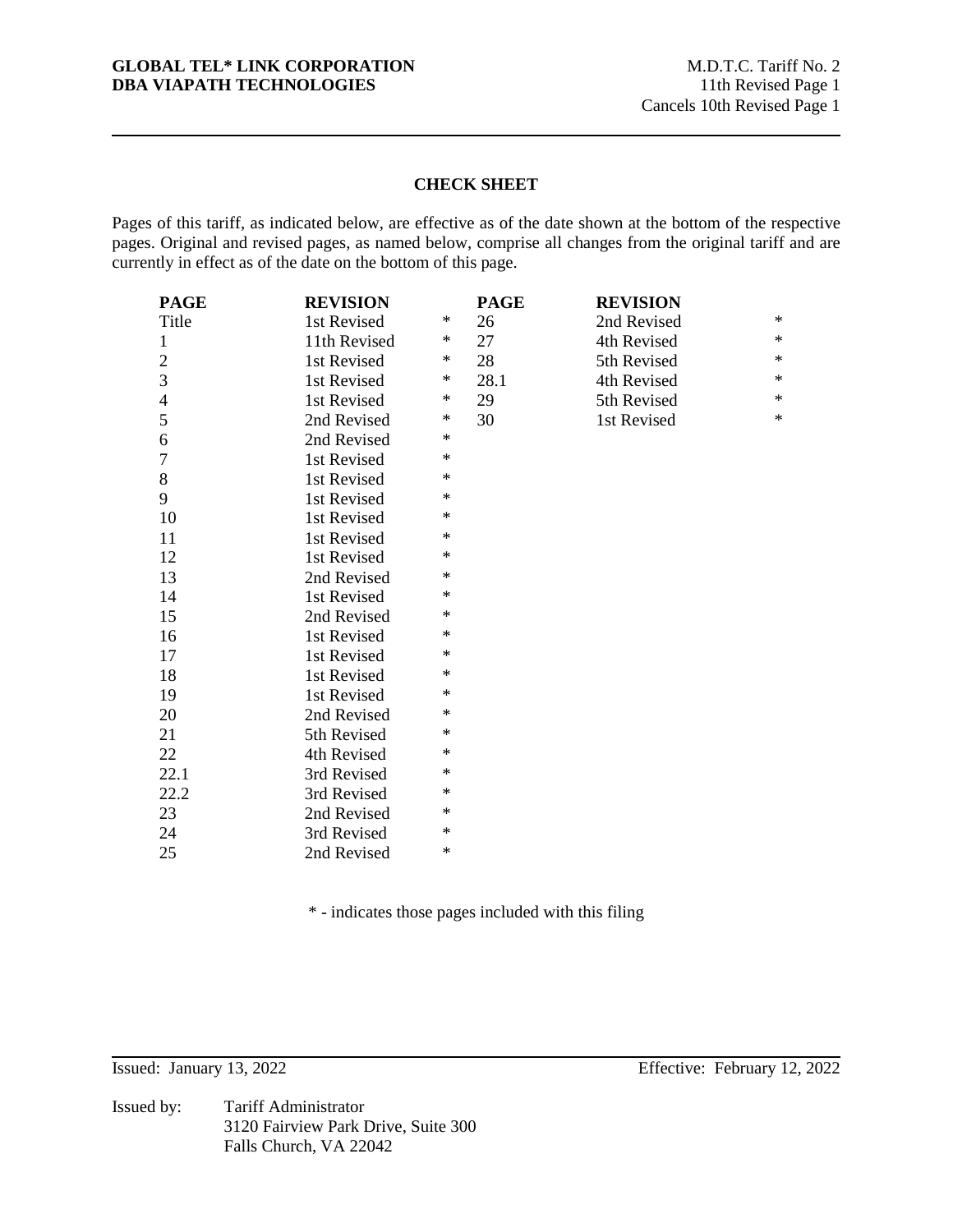## **TABLE OF CONTENTS**

| <b>Section</b><br><b>TITLE PAGE</b>                  | Page<br>Cover |
|------------------------------------------------------|---------------|
| <b>CHECK SHEET</b>                                   |               |
| <b>TABLE OF CONTENTS</b>                             | 2             |
| <b>EXPLANATION OF SYMBOLS</b>                        | 3             |
| <b>TARIFF FORMAT</b>                                 | 4             |
| <b>SECTION 1 - TECHNICAL TERMS AND ABBREVIATIONS</b> | 5             |
| <b>SECTION 2 - RULES AND REGULATIONS</b>             | 7             |
| <b>SECTION 3 - DESCRIPTION OF SERVICE AND RATES</b>  | 19            |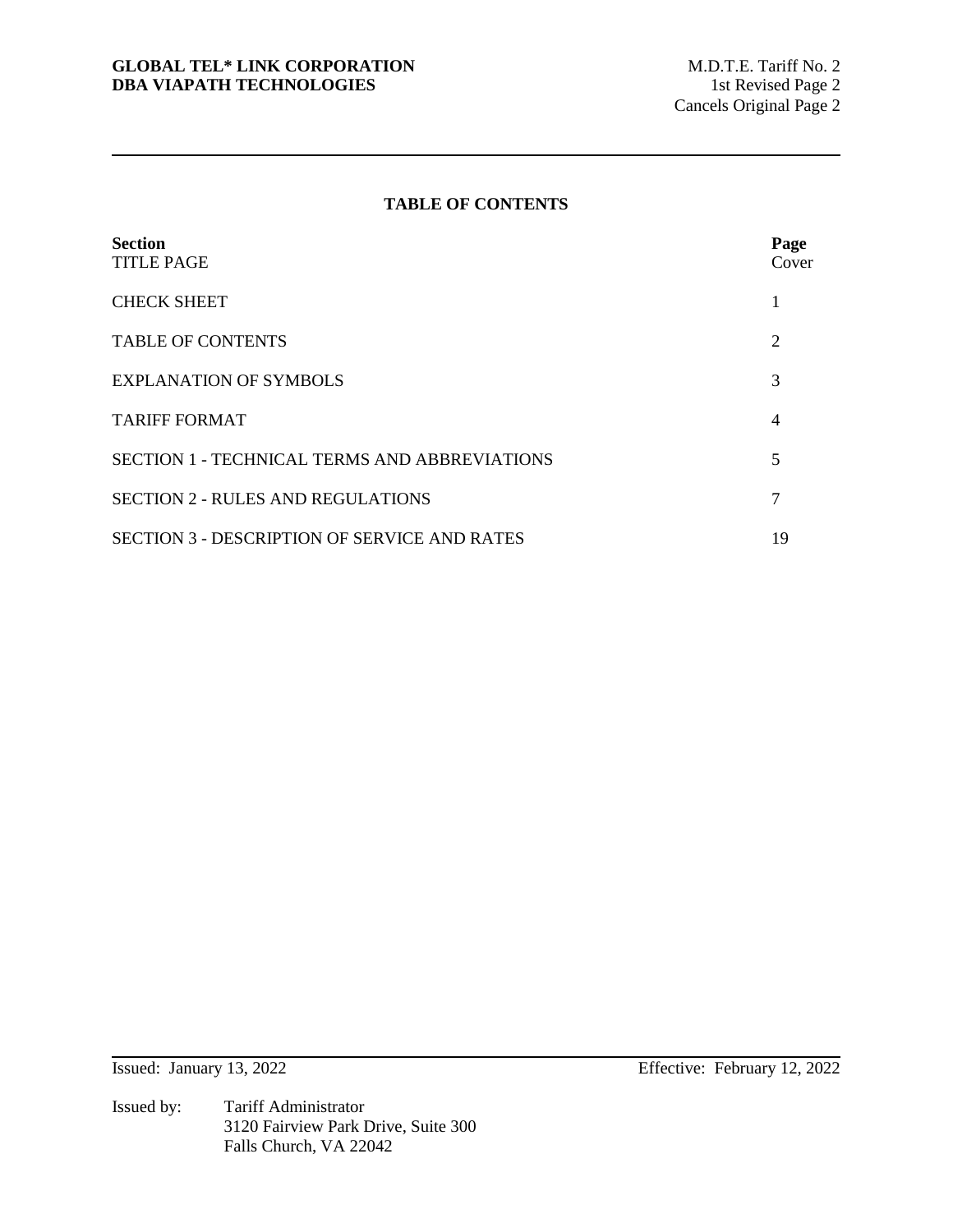# **EXPLANATION OF SYMBOLS**

When changes are made in any tariff sheet, a revised sheet will be issued canceling the tariff sheet affected. Changes will be identified on the revised page(s) through the use of the following symbols:

- **(C)** To signify changed regulation.
- **(D)** To signify discontinued rate or regulation.
- **( I )** To signify increased rates.
- **(M)** To signify material relocated from one page to another without change.
- **(N)** To signify new rate, regulation, or text.
- **(R)** To signify reduced rate.
- **(S)** To signify reissued material.
- **(T)** To signify a change in text, but no change in rate or regulation.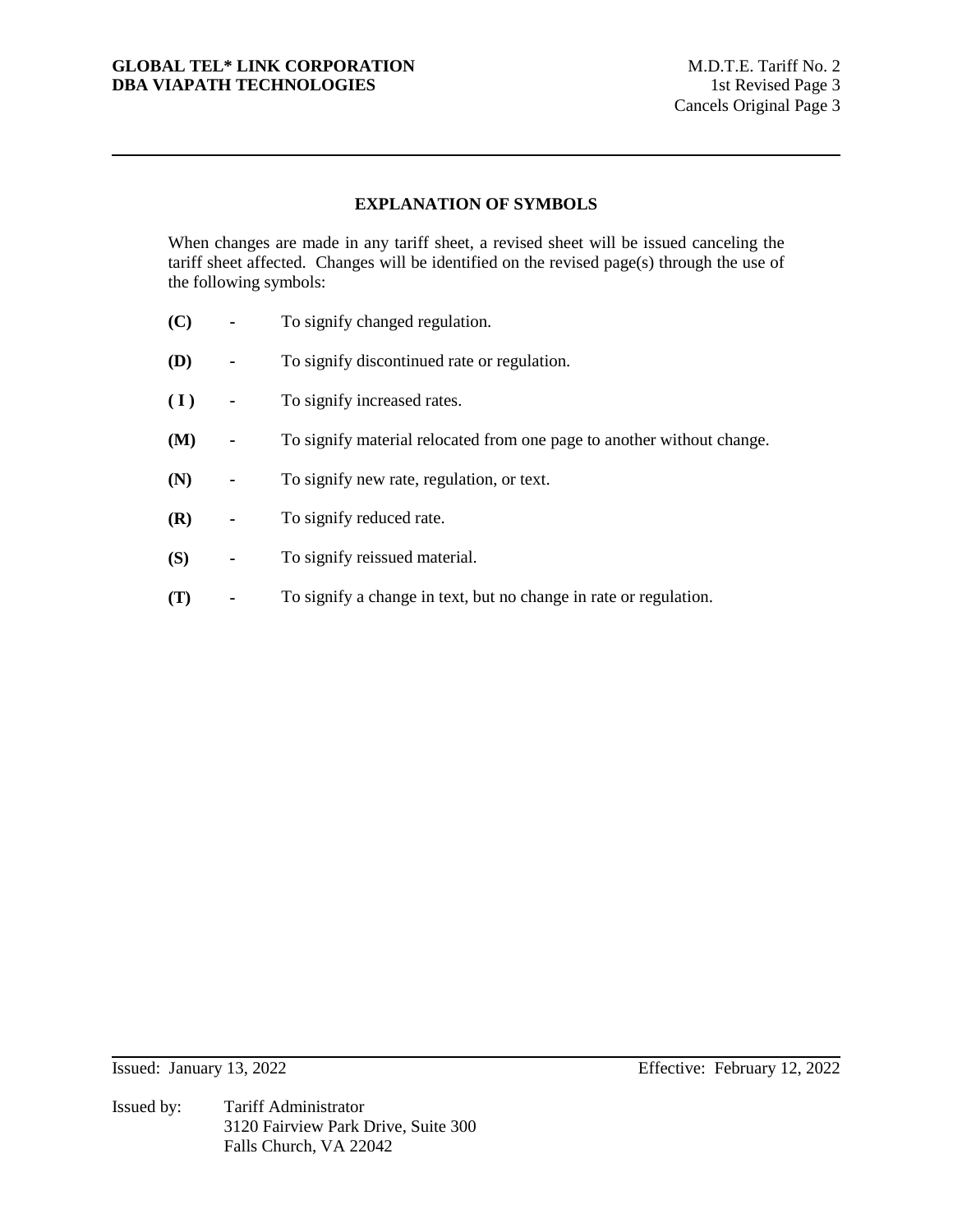# **TARIFF FORMAT**

- **A. Page Numbering** Page numbers appear in the upper right corner of the page. Pages are numbered sequentially. When a new page is added between pages already in effect, a decimal is added. For example, a new page added between Pages 14 and 15 would be 14.1.
- **B. Page Revision Numbers** Revision numbers also appear in the upper right corner of each page. These numbers are used to determine the most current page version on file with the M.D.T.E. For example, the 4th revised Page 14 cancels the 3rd revised Page 14. Consult the Check Sheet for the page currently in effect.
- **C. Paragraph Numbering Sequence** There are nine levels of paragraph coding. Each level of coding is subservient to its next higher level:

2. 2.1. 2.1.1. 2.1.1.A. 2.1.1.A.1. 2.1.1.A.1.(a). 2.1.1.A.1.(a).I.

**D. Check Sheets** - When a tariff filing is made with the M.D.T.E., an updated Check Sheet accompanies the tariff filing. The Check Sheet lists the pages contained in the tariff, with a cross reference to the current revision number. When new pages are added, the Check Sheet is changed to reflect the revision. All revisions made in a given filing are designated by an asterisk  $(*)$ . There will be no other symbols used on this page if these are the only changes made to it (i.e., the format, etc. remain the same, just revised revision levels on some pages.)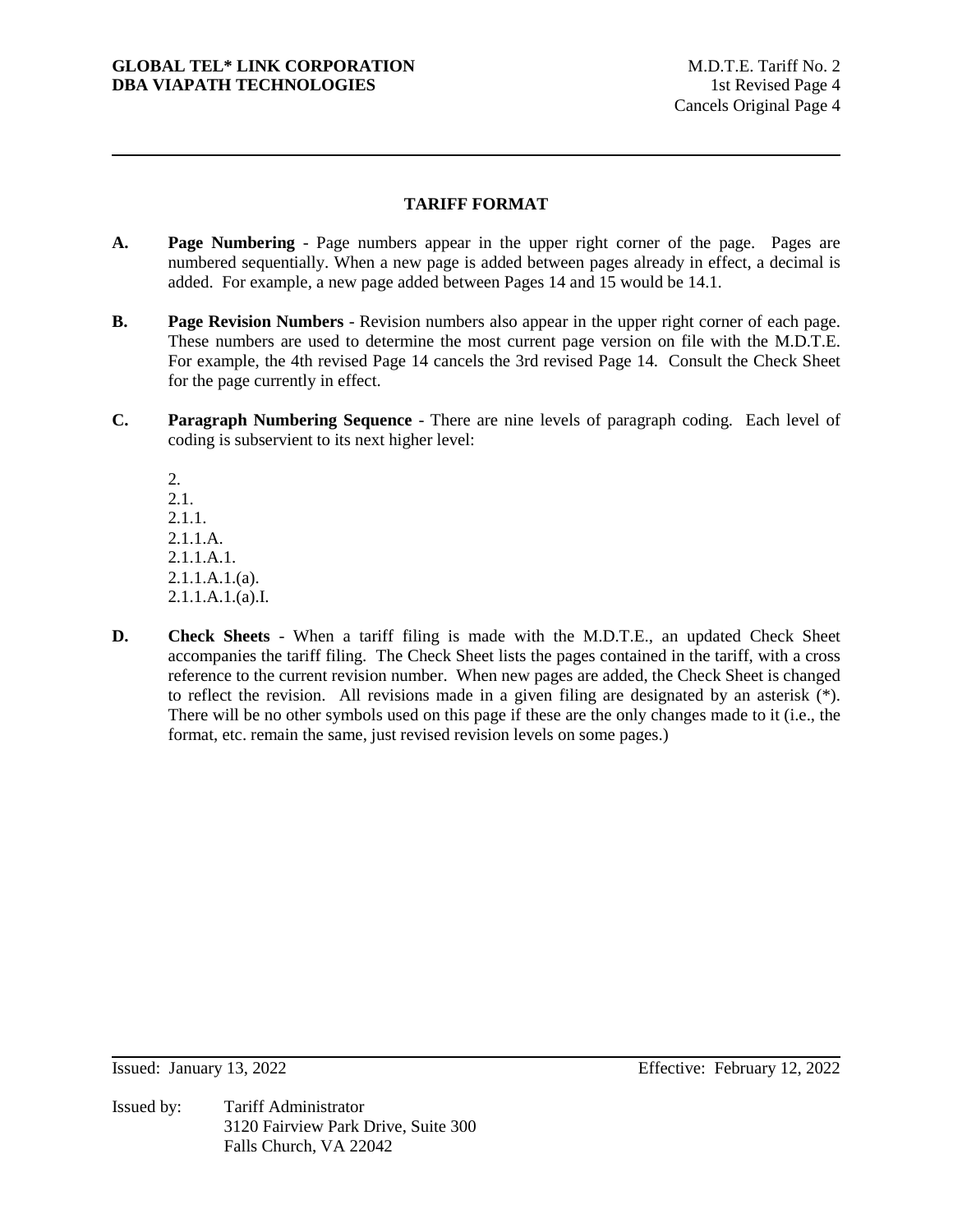# **SECTION 1 - TECHNICAL TERMS AND ABBREVIATIONS**

**Ancillary Service Charge –** Any charge Consumers may be assessed for the use of Inmate Calling services that are not included in the per-minute charges assessed for individual calls.

**Automated Collect Calls** - Calls billed to the called party and completed through an automated call processing system that prompts the call originator and the called party such that the call is completed without live operator assistance.

**Average Daily Population (ADP) –** The sum of all inmates in a facility for each day of the preceding calendar year, divided by the number of days in the year.

**Collect Billing** - A billing arrangement whereby the originating caller may bill the charges for a call to the called party, provided the called party agrees to accept the charges.

**Commission** - Refers to the Massachusetts Department of Telecommunications and Cable.

**Company** - Used throughout this tariff to refer to Global Tel\*Link Corporation d/b/a ViaPath Technologies, unless otherwise clearly indicated by the context.

**Correctional Institutions** - Used throughout this tariff to refer to prisons, jails, penal facilities or other institutions used for penalty purposes which contract with the Company for the provision of service for use by their inmate population.

**Customer** - A person, firm, partnership, corporation or other entity which arranges for the Company to provide, discontinue or rearrange telecommunications services on behalf of itself or others; uses the Company's telecommunications services; and is responsible for payment of charges, all under the provisions and terms of this tariff. In the case of collect-only calling services provided to inmates of correctional Institutions, the called party is the Customer and is responsible for payment of charges.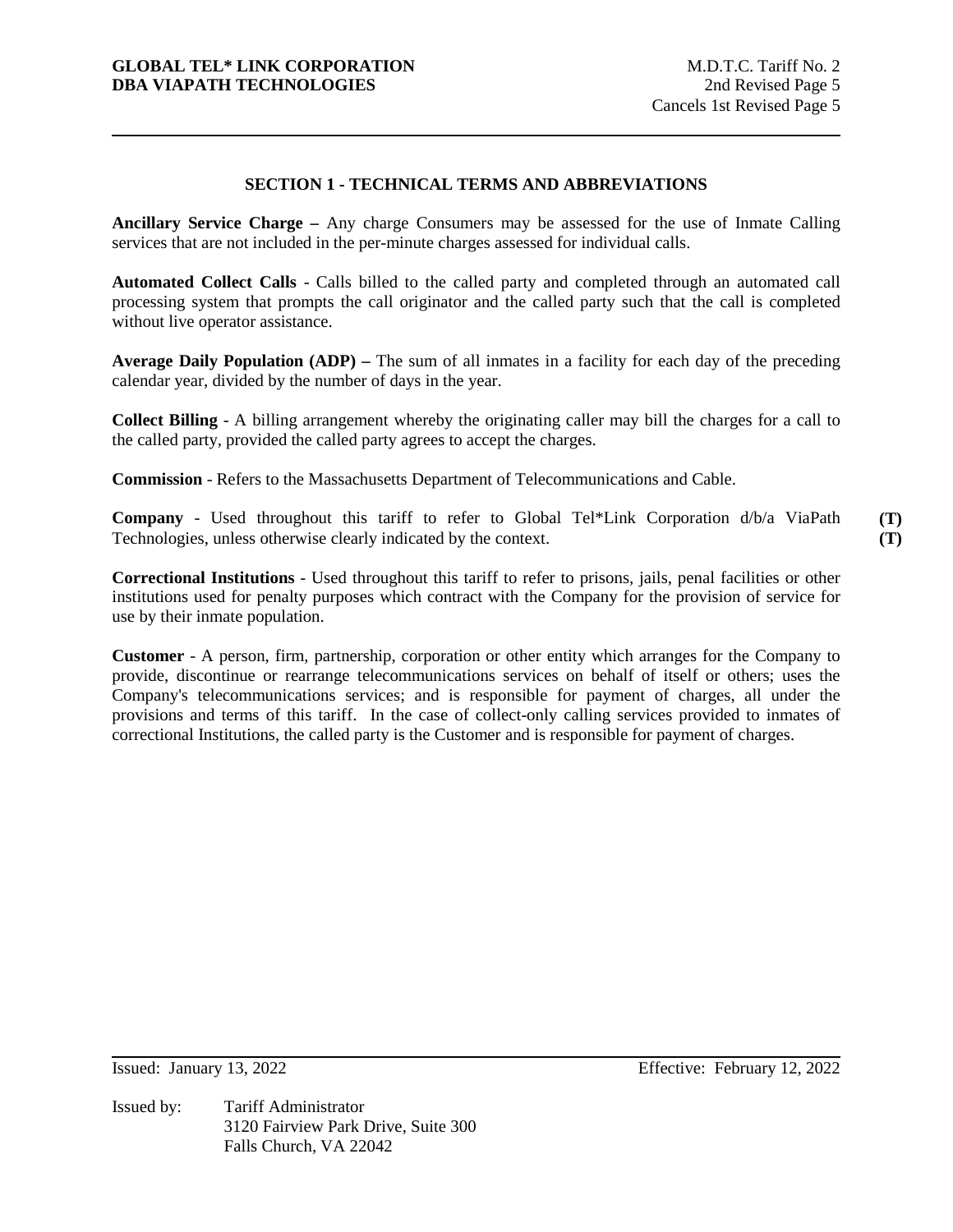### **SECTION 1 - TECHNICAL TERMS AND ABBREVIATIONS, CONT'D.**

**GTL** - Used throughout this tariff to refer to Global Tel\* Link Corporation d/b/a ViaPath Technologies, the issuer of this tariff.

**Inmates** - The jailed population of correctional institutions who are authorized by the Institution to use such service. Responsibility for payment of Inmate charges requires positive acceptance by a Customer (i.e., billed to a third party) or prepayment by the Inmate.

**Institution** - Used throughout this tariff to refer to correctional institutions.

**Institutional Telephone** - A coinless telephone instrument that allows Inmates to place collect and prepaid calls at the instrument.

**Jail** – A facility of a local, state or federal law enforcement agency that is used primarily to hold individuals who are (1) awaiting adjudication of criminal charges; (2) post-conviction and committed to confinement for sentences of one year or less; (3) post conviction and awaiting transfer to another facility. The term also includes city, county or regional facilities that have contracted with a private company to manage day-to-day operations; privately-owned and operated facilities primarily engaged in housing city, county or regional inmates; and facilities used to detain individuals pursuant to a contract with U.S. Immigration and Customs Enforcement.

**LATA** - Local access and transport area. A geographic area established by the US District Court for the District of Columbia in Civil Action No. 82-0192.

**M.D.T.C.** - Massachusetts Department of Telecommunications and Cable.

**Pay Telephone** - A telephone instrument equipped with a credit card reader, coin box, or similar device that allows charges to be collected for each call at the instrument.

**Person to Person Call** - A service whereby the person originating the call specifies a particular person to be reached, or a particular station, room number, department, or office to be reached through a PBX attendant.

**Premises** - The physical space designated by the Customer for the termination of the Company's service.

**Prison** – A facility operated by a territorial, state or federal agency that is used primarily to confine individuals convicted of felonies and sentenced to terms in excess of one year. The term also includes public and private facilities that provide outsource housing to other agencies such as the State Departments of Correction and the Federal Bureau of Prisons; and facilities that would otherwise fall under the definition of a Jail but in which the majority of inmates are post-conviction or are committed to confinement for sentences longer than one year.

**Station to Station Call** - A service whereby the Customer places a non-Person to Person call with the assistance of an operator (live or automated).

T**erminal Equipment** - Telecommunications devices, apparatus and associated wiring on the Premises of the Customer.

Issued by: Tariff Administrator 3120 Fairview Park Drive, Suite 300 Falls Church, VA 22042

**(T) (T)**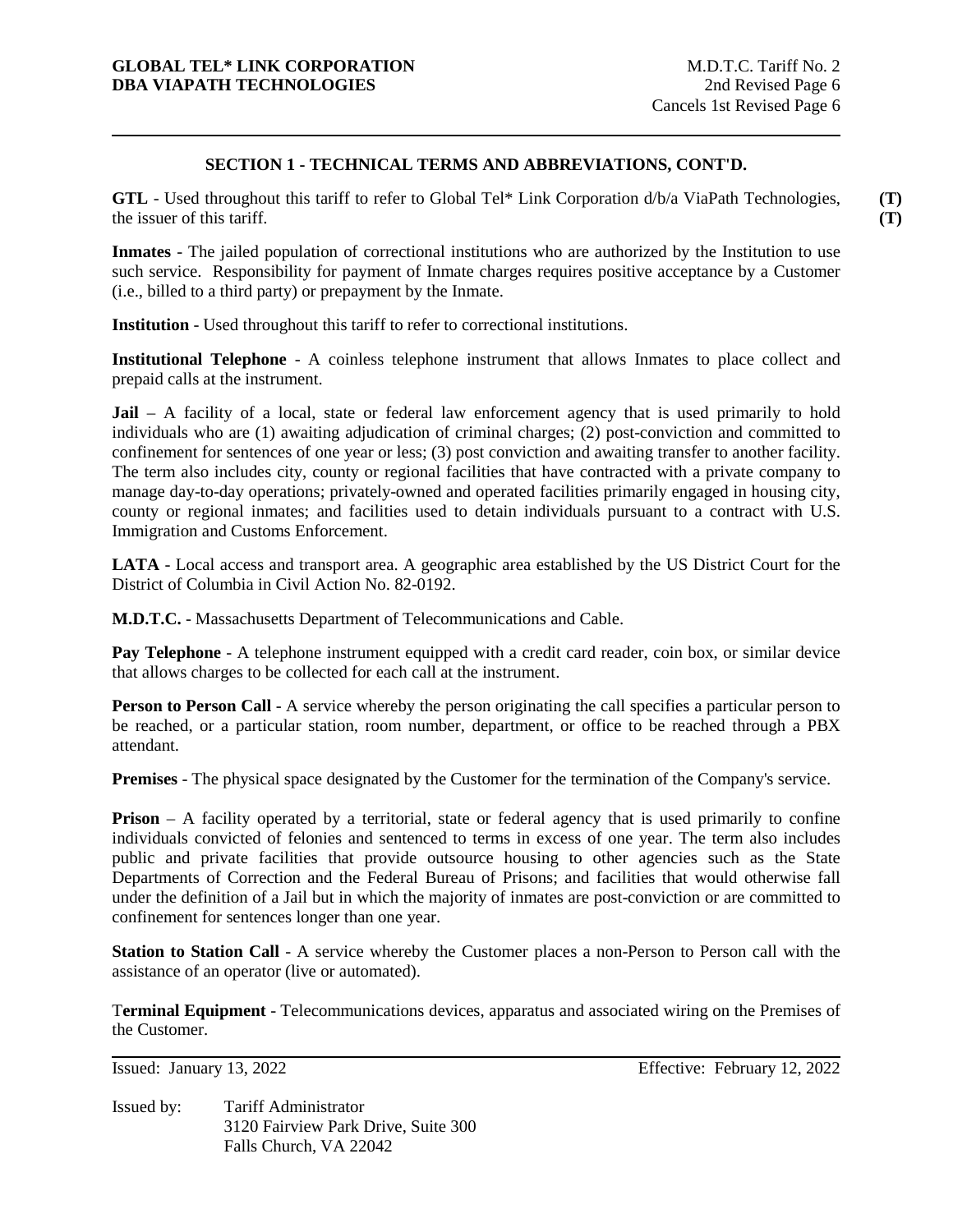# **SECTION 2 - RULES AND REGULATIONS**

### **2.1 Undertaking of the Company**

Global Tel\* Link Corporation d/b/a ViaPath Technologies' services and facilities are furnished to correctional institutions in Massachusetts for communications originated by inmates of the institutions. The Company, through its call processing equipment, only provides automated collect, prepaid and debt inmate calling services. This tariff encompasses only those services provided between locations within the state of Massachusetts. The Company's services and facilities are available twenty-four (24) hours per day, seven (7) days per week, subject to restrictions and limitations of service imposed by the correctional institution. **(T) (T) (T)** 

The Company installs, operates, and maintains the communications services provided here in under for Inmates in accordance with the terms and conditions set forth under this tariff and through contract with the institution. The Company may act as the correctional institution's agent for ordering access connection facilities provided by other carriers or entities, when authorized by the institution, to allow connection of an institution's location to the Company's network. The institution shall be responsible for all charges due for such service arrangement.

### **2.2 Use of Service**

Services are provided under this tariff to correctional institutions and may be used by authorized inmates of institutions for any lawful purpose for which the service is technically suited, subject to such limitations or restrictions established by the Institution.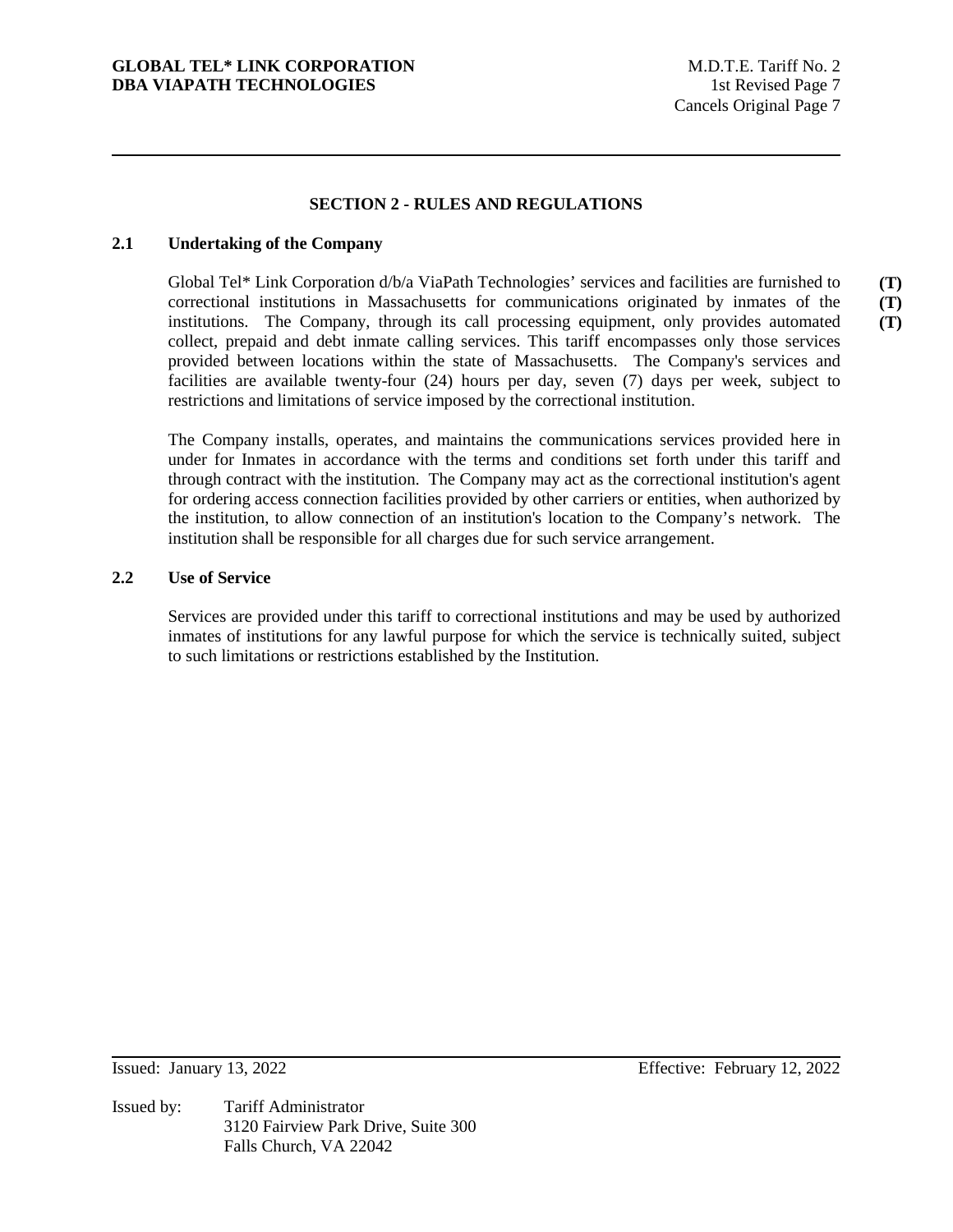#### **2.3 Limitations of Service**

- **2.3.1** Service is offered subject to the availability of the necessary facilities and equipment, and is subject to the provisions of this tariff.
- **2.3.2** Service is provided only to correctional institutions for use by authorized inmates of the institutions and is subject to any restrictions or limitations imposed by the correctional institution.
- **2.3.3** The Company reserves the right to discontinue or limit service when necessitated by conditions beyond its control, or when the Customer or Inmate is using service in violation of provisions of this tariff or the law.
- **2.3.4** The Company does not undertake to transmit messages, but offers the use of its facilities when available, and will not be liable for errors in transmission or for failure to establish connections.
- 2.3.5 The Company reserves the right to discontinue service, limit service, or to impose requirements on Institutions as required to meet changing regulatory or statutory rules and standards.
- **2.3.6** The Company reserves the right to discontinue service when any governmental or regulatory condition imposed upon the Company materially and negatively impacts the financial viability of the service as determined by the Company in its best business judgment.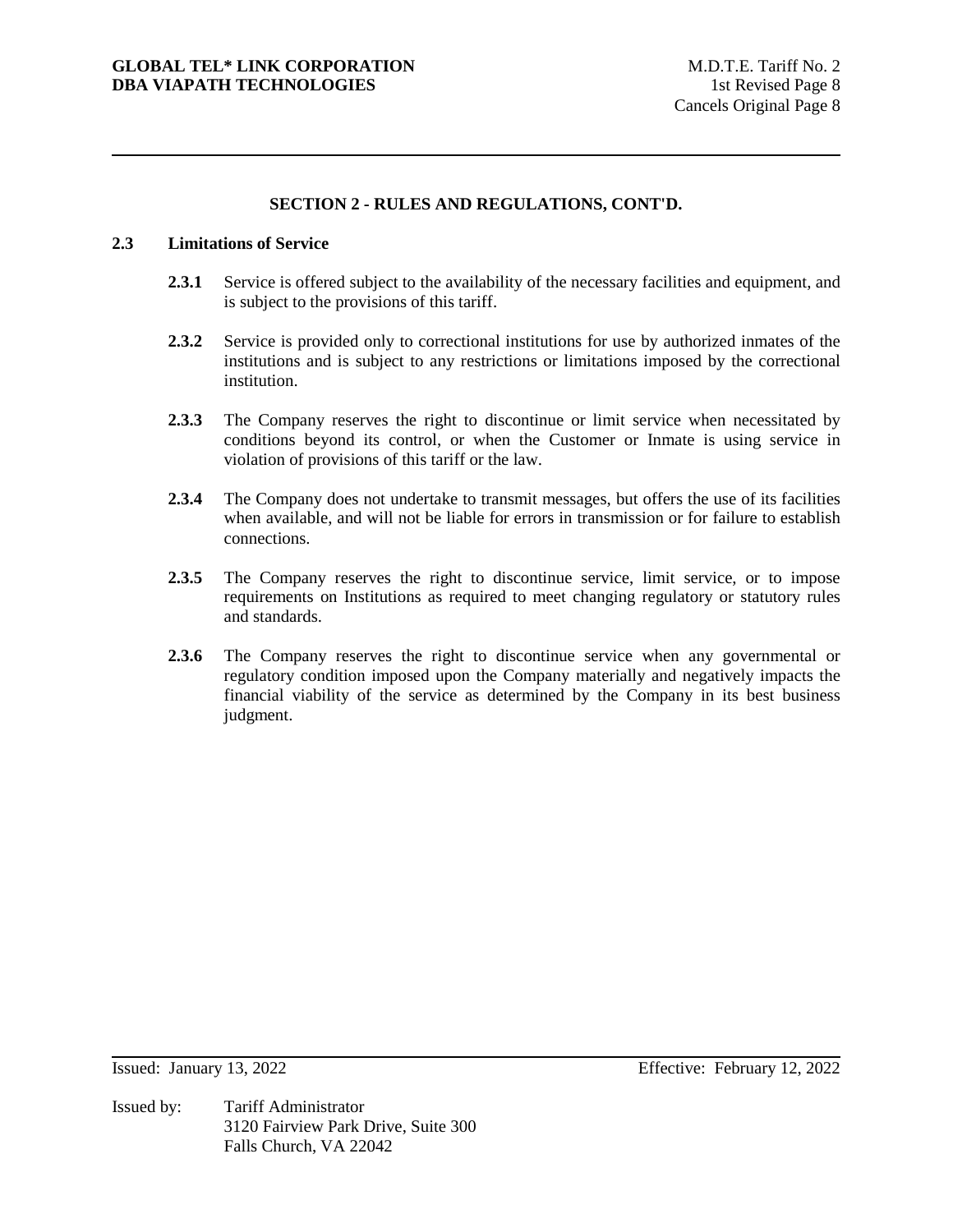### **2.4 Liability of the Company**

- **2.4.1** The Company's liability for damages arising out of mistakes, interruptions, omissions, delays, errors, or defects in transmission which occur in the course of furnishing service or facilities, in no event shall exceed an amount equivalent to the proportionate charge to the Customer or Inmate for the period during which the faults in transmission occur.
- **2.4.2** The Company shall not be liable for claim or loss, expense or damage (including indirect, special or consequential damage), for any interruption, delay, error, omission, or defect in any service, facility or transmission provided under this tariff, if caused by any person or entity other than the Company, by any malfunction of any service or facility provided by any other carrier, by an act of God, fire, war, civil disturbance, or act of government, or by any other cause beyond the Company's direct control.
- **2.4.3** The Company shall not be liable for, and shall be fully indemnified and held harmless by Customer and Inmate against any claim or loss, expense, or damage (including indirect, special or consequential damage) for defamation, libel, slander, invasion, infringement of copy-right or patent, unauthorized use of any trademark, trade name or service mark, unfair competition, interference with or misappropriation or violation of any contract, proprietary or creative right, or any other injury to any person, property or entity arising out of the material, data, information, or other content revealed to, transmitted, or used by the Company under this tariff; or for any act or omission of the Customer or Inmate; or for any personal injury or death of any person caused directly or indirectly by the installation, maintenance, location, condition, operation, failure, presence, use or removal of equipment or wiring provided by the Company, if not directly caused by negligence of the Company.
- **2.4.4** The Company shall not be liable for any defacement of or damages to the premises of an Institution resulting from the furnishing of service which is not the direct result of the Company's negligence.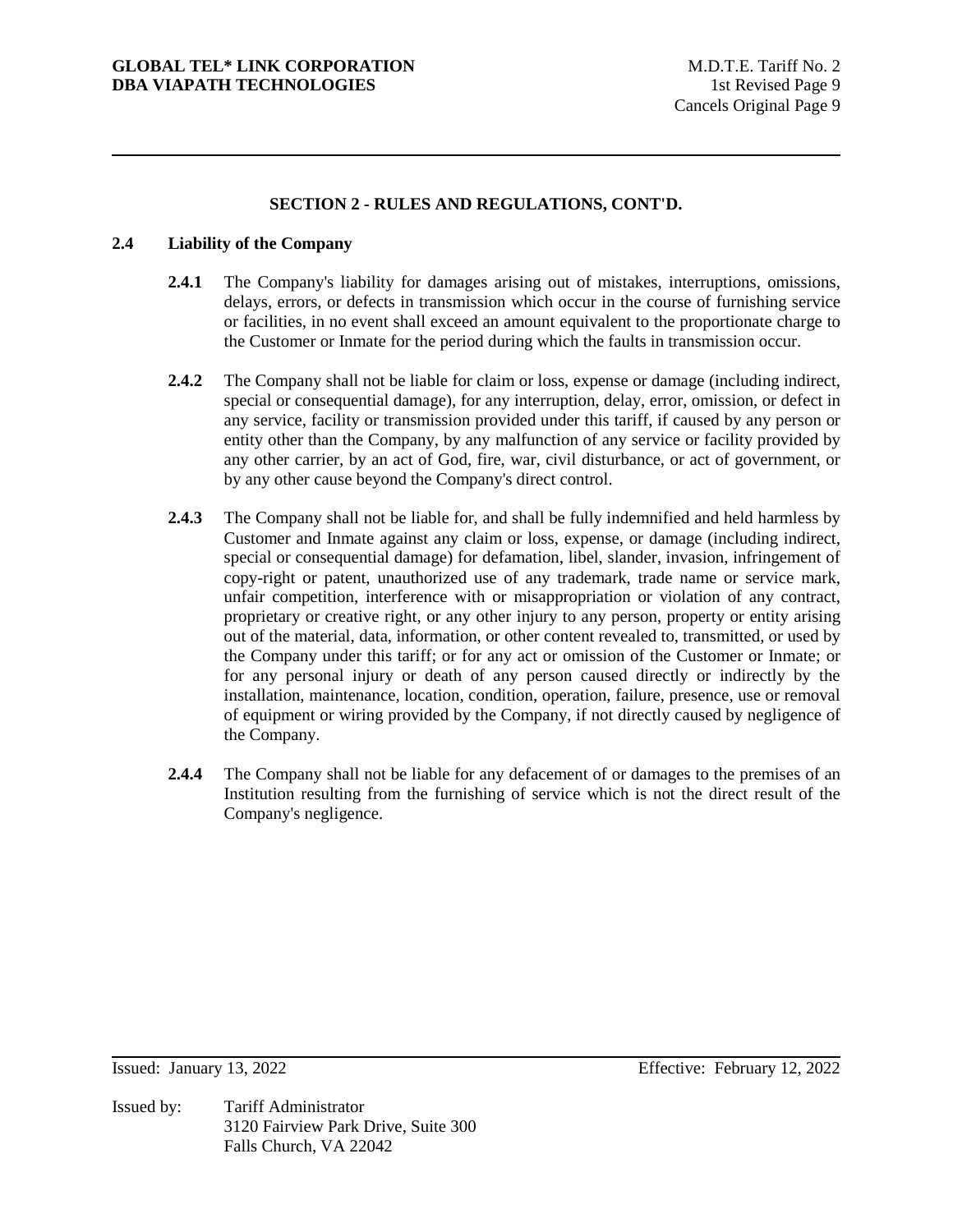### **2.4 Liability of the Company, Cont'd.**

- **2.4.5** The Company is not liable for any act or omission of any other entity furnishing a portion of the service or any acts or omission of the Customer.
- 2.4.6 Service furnished by the Company may be interconnected with the services or facilities of other carriers or private systems. However, service furnished is provided solely by the Company and is not a joint undertaking with other parties.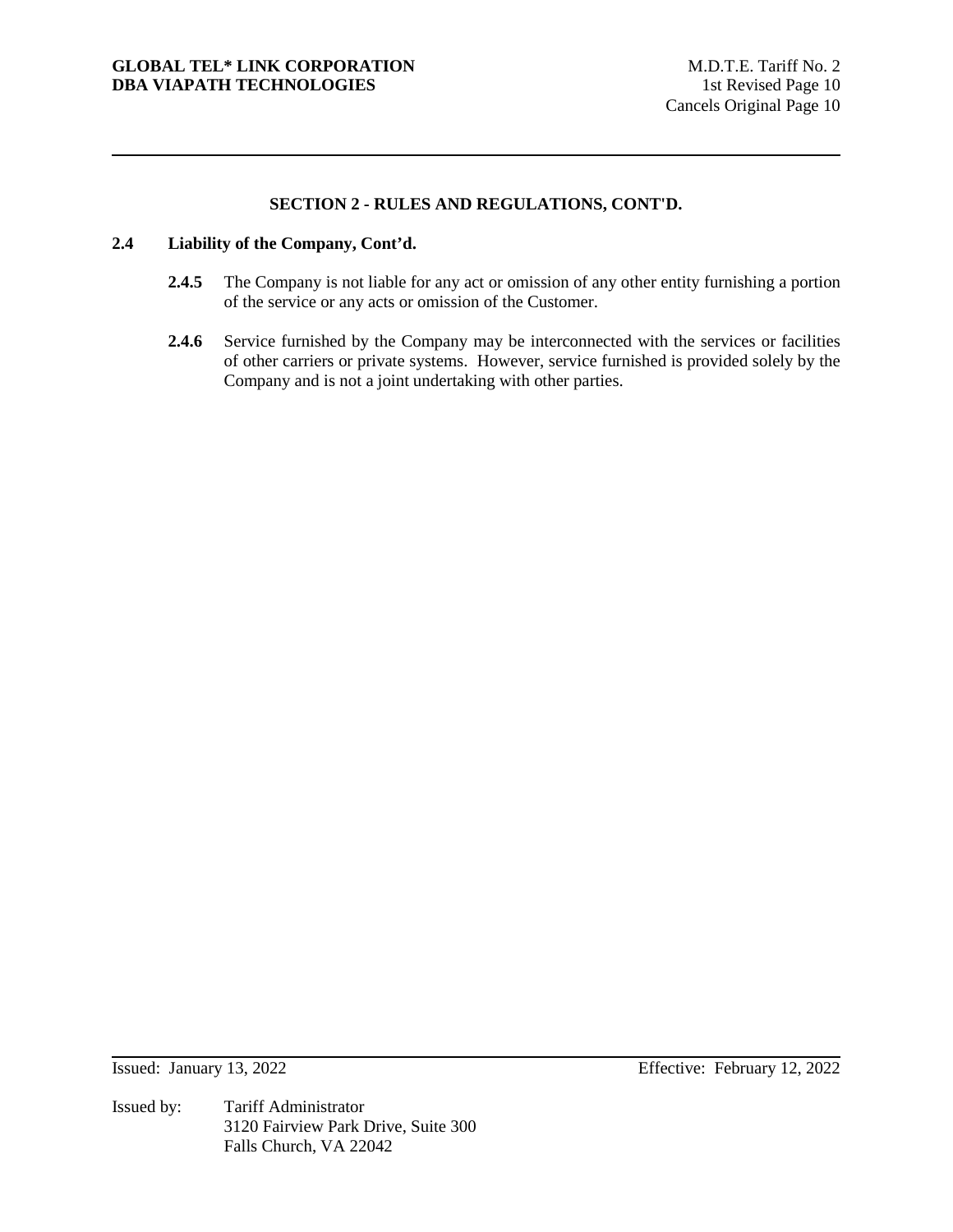### **2.5 Assignment or Transfer**

All facilities or services provided under this tariff are directly or indirectly controlled by the Company and neither the Institution nor Inmate may transfer or assign the use of service or facilities without the express written consent of the Company. Such transfer or assignment shall only apply where there is no interruption of the use or location of the service or facilities.

Prior written permission from the Company is required before any assignment or transfer. All regulations and conditions contained in this tariff shall apply to all such permitted assignees or transferees, as well as all service conditions.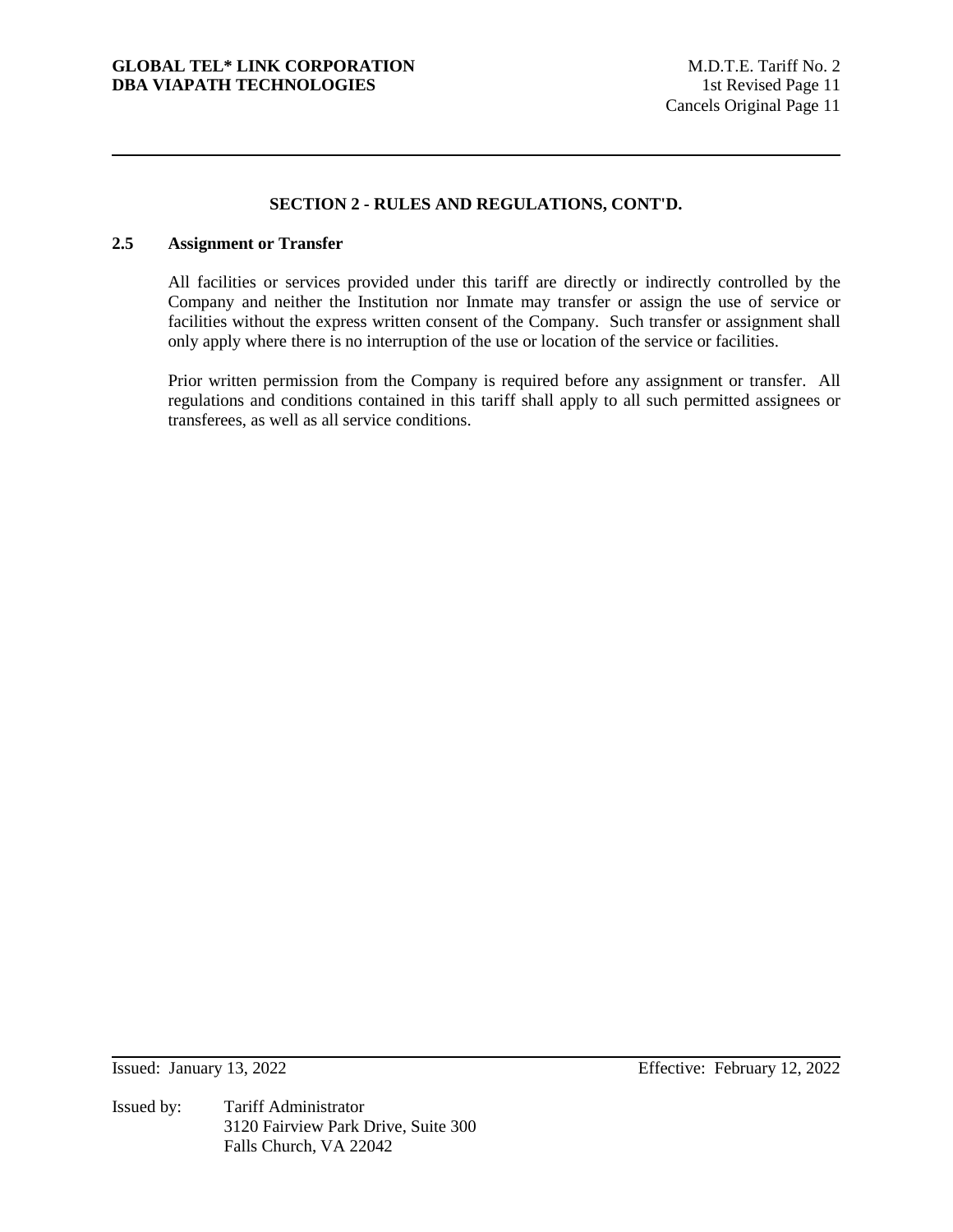### **2.6 Interconnection with Institution**

The Company's facilities and service is used in conjunction with Company-provided telephone sets. The Institution is responsible for all costs at its premises, including personnel, wiring, electrical power, and the like, incurred in the use of the Company's service. Terminal equipment shall comply with the generally accepted minimum protective criteria standards of the telecommunications industry as endorsed by the Federal Communications Commission.

### **2.7 Installation and Termination**

Service is installed upon mutual agreement between the Institution and the Company.

# **2.8 Interconnection with Other Carriers**

Service furnished by the Company may be connected with the services or facilities of other carriers. Such service or facilities, if used, are provided under the terms, rates and conditions of the other carrier.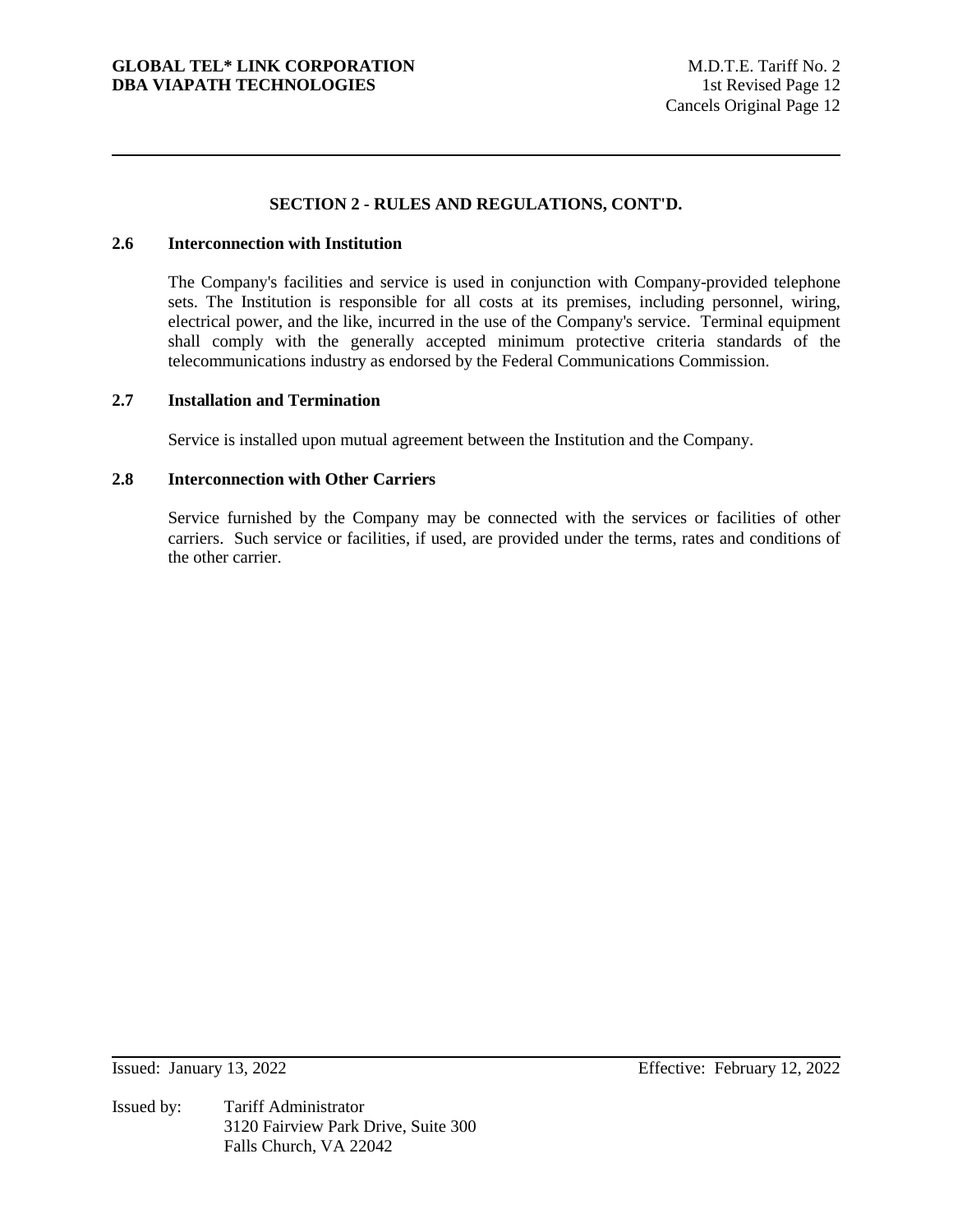#### **2.9 Deposits and Advance Payments**

#### **2.9.1 Deposits**

The Company does not normally require deposits. However the company reserves the right to collect a deposit from parties who are billed for collect calls from inmates, pursuant to standards established by rules set forth pursuant to M.D.T.C. Rule 4, found in DTE 18448.

#### **2.9.2 Advance Payments**

The Company does not normally require advance payments for service. However, for Customers whom the Company determines an advance payment is necessary, the Company reserves the right to collect an amount not to exceed one (1) month's estimated charges as an advance payment for service. This will be applied against the next month's charges and a new advance payment may be collected for the next month, if necessary.

#### **2.10 Payment for Service**

#### **2.10.1 Payment for Service**

The Customer is responsible for payment of all charges for services and equipment furnished to the Customer or Inmate by the Company. All charges due by the Customer are payable to the Company or to any agency duly authorized to receive such payments (such as a local exchange company).

### **2.10.2 Disputed Charges**

Charges billed directly by the Company are due upon receipt. Amounts not paid within 15 days of the invoice will be considered past due. For charges billed directly by the Company, notice from the Customer of a dispute as to charges should be received orally or in writing by the Company as soon as possible.

The Company will promptly investigate and advise the Customer as to its findings concerning disputed charges. Adjustments to Customer's bills will be made to the extent that circumstances exist which reasonably indicate that such changes are appropriate. Customers may contact the CONSUMER DIVISION, DEPARTMENT OF TELECOMMUNICATIONS AND CABLE, 1000 WASHINGTON STREET, SUITE 800, BOSTON, MASSACHUSETTS 02118, Telephone: (617) 305-3531 or 1-800-392- 6066.

Issued: January 13, 2022 Effective: February 12, 2022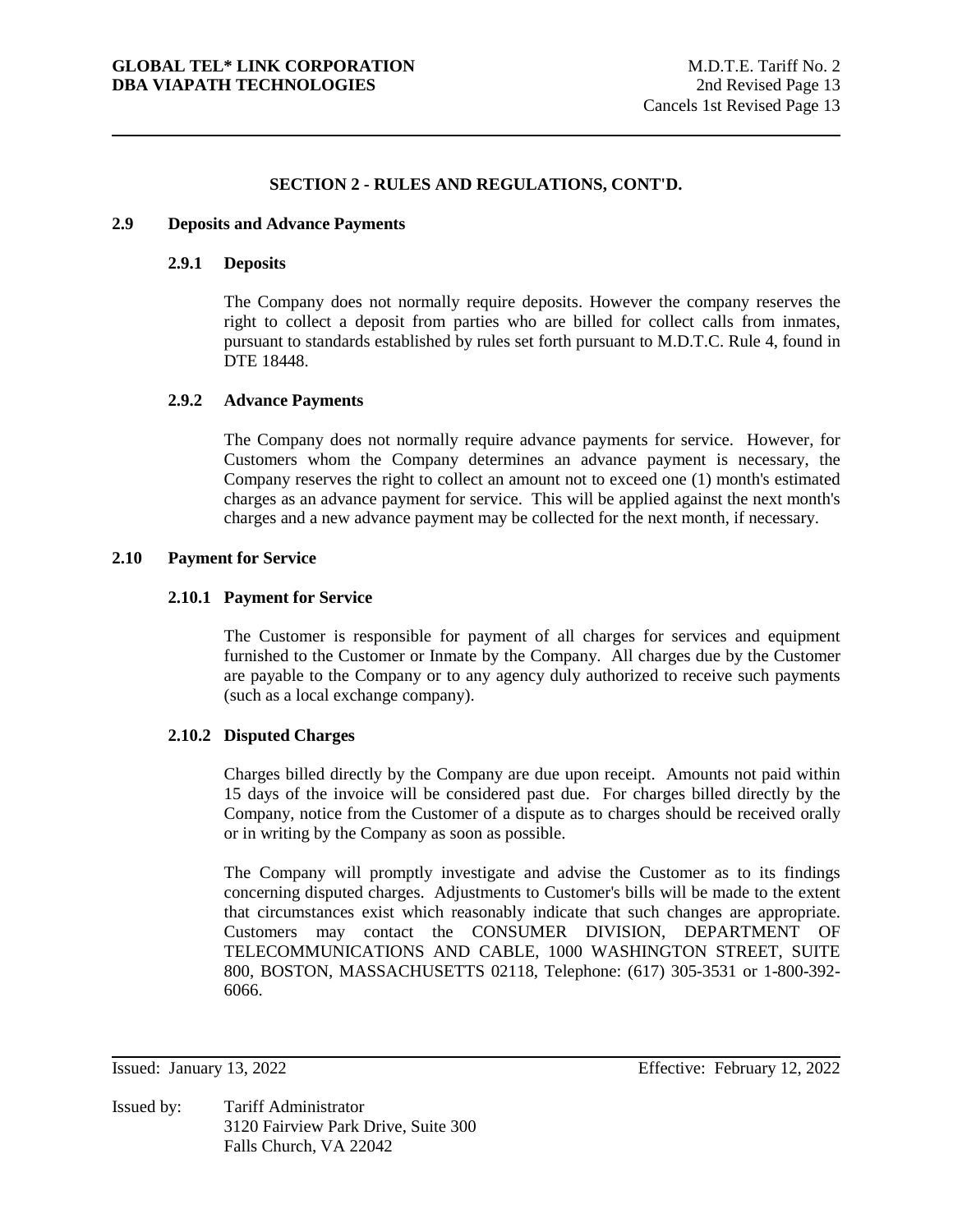### **2.10 Payment for Service, Cont'd.**

#### **2.10.3 Validation of Credit**

The Company reserves the right to validate the creditworthiness of Customers and billed parties through available verification procedures. Where a requested billing method cannot be validated or maximum credit amount established, the Company may refuse to provide service.

Services provided by the Company are available to inmates of correctional facilities in accordance with facility-authorized programs. The Company may request that the correctional facility adopt, as part of its program, terms that enable the Company to collect the charges for all inmate calls, including without limitation, the blocking of calls by the Company to certain telephone numbers when the amount charged to such a telephone number exceeds a predetermined amount or becomes past due.

### **2.10.4 Late Payment Fee**

A late payment fee of 1.5% per month will be charged on any past due balance. Any applicable late payment fees will be assessed according to the terms and conditions of the Company or its billing agent and pursuant to Massachusetts law.

## **2.10.5 Return Check Charge**

A return check charge of \$25.00 will be assessed for checks returned for insufficient funds.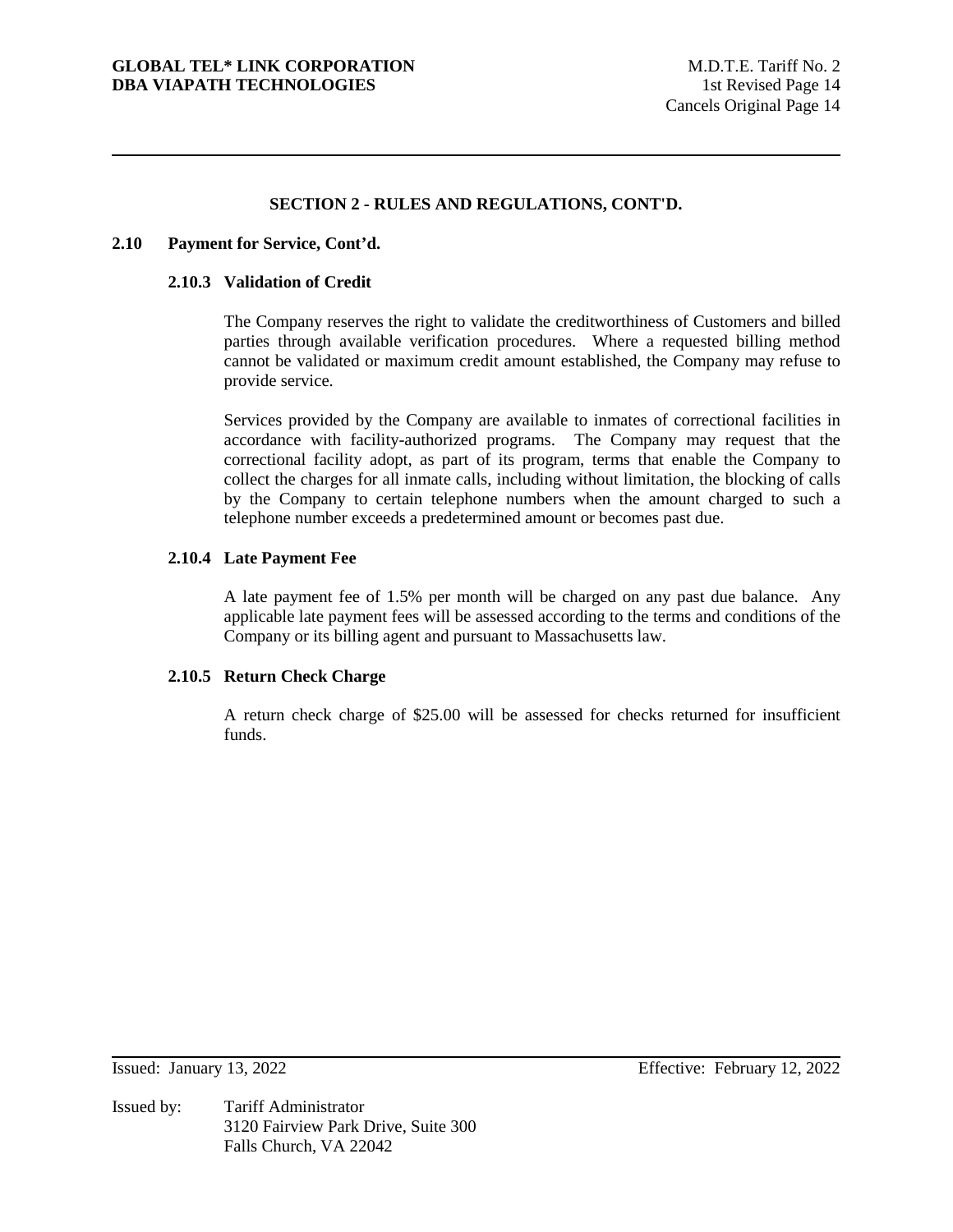# **2.11 Taxes and Fees**

The Company reserves the right to bill any and all applicable taxes in addition to normal long distance usage charges, including, but not limited to: Federal Excise Tax, State Sales Tax, Municipal Taxes, and Gross Receipts Tax. All applicable taxes and fees are billed as separate line items and are not included in the rates quoted in this tariff.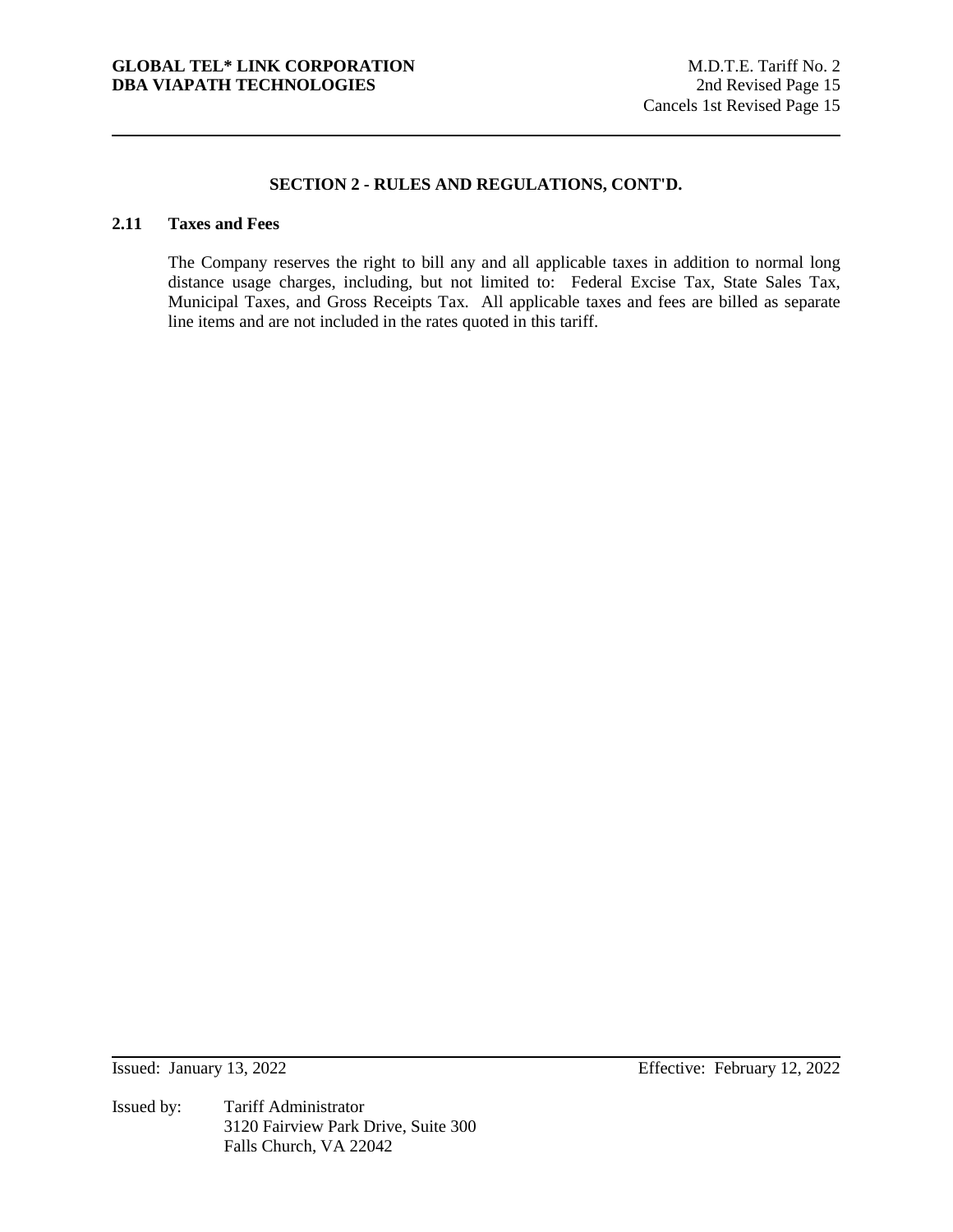#### **2.12 Refusal or Discontinuance by Company**

- **2.12.1** The Company may terminate service to a Customer or Institution for nonpayment of undisputed charges or violation of this tariff or provision of law.
- **2.12.2** The Company may refuse or discontinue service under the following conditions:
	- **A.** For non-compliance with or violation of any State, municipal, or Federal law, ordinance or regulation pertaining to telephone service.
	- **B.** For use of telephone service for any purpose other than that described in the application.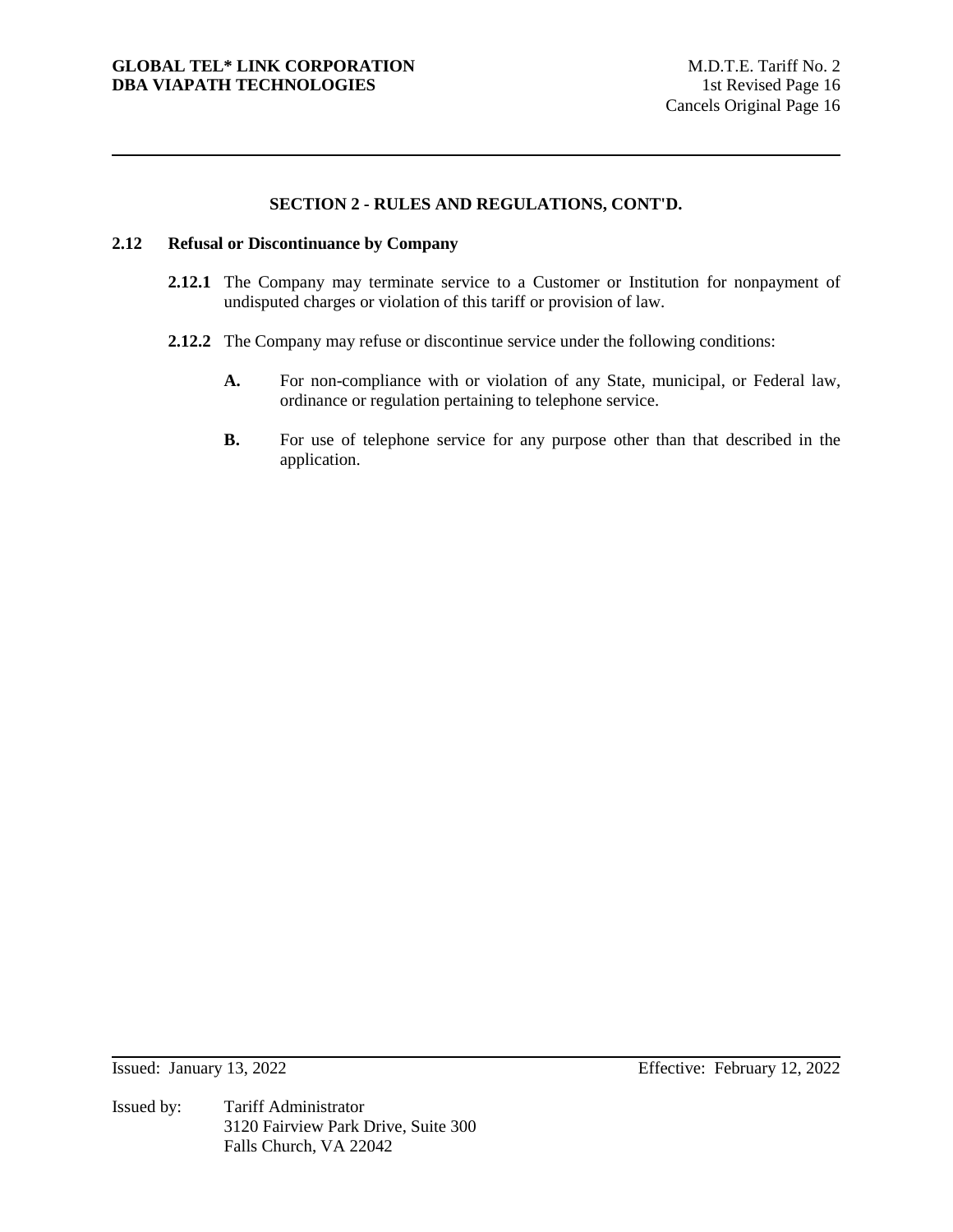#### **2.13 Refusal or Discontinuance by Company, Cont'd.**

## **2.12.2 Contd.**

- **C.** For neglect or refusal to provide reasonable access to the Company or its agents for the purpose of inspection and maintenance of equipment owned by the Company. **(T)**
- **D.** For noncompliance with or violation of Commission regulation or the Company's rules and regulations on file with the Commission.
- **E.** In the event of Customer, Institution or Authorized User use of equipment in such a manner as to adversely affect the Company's equipment or service to others.
- **F.** In the event of tampering with the equipment or services owned by the Company or its agents.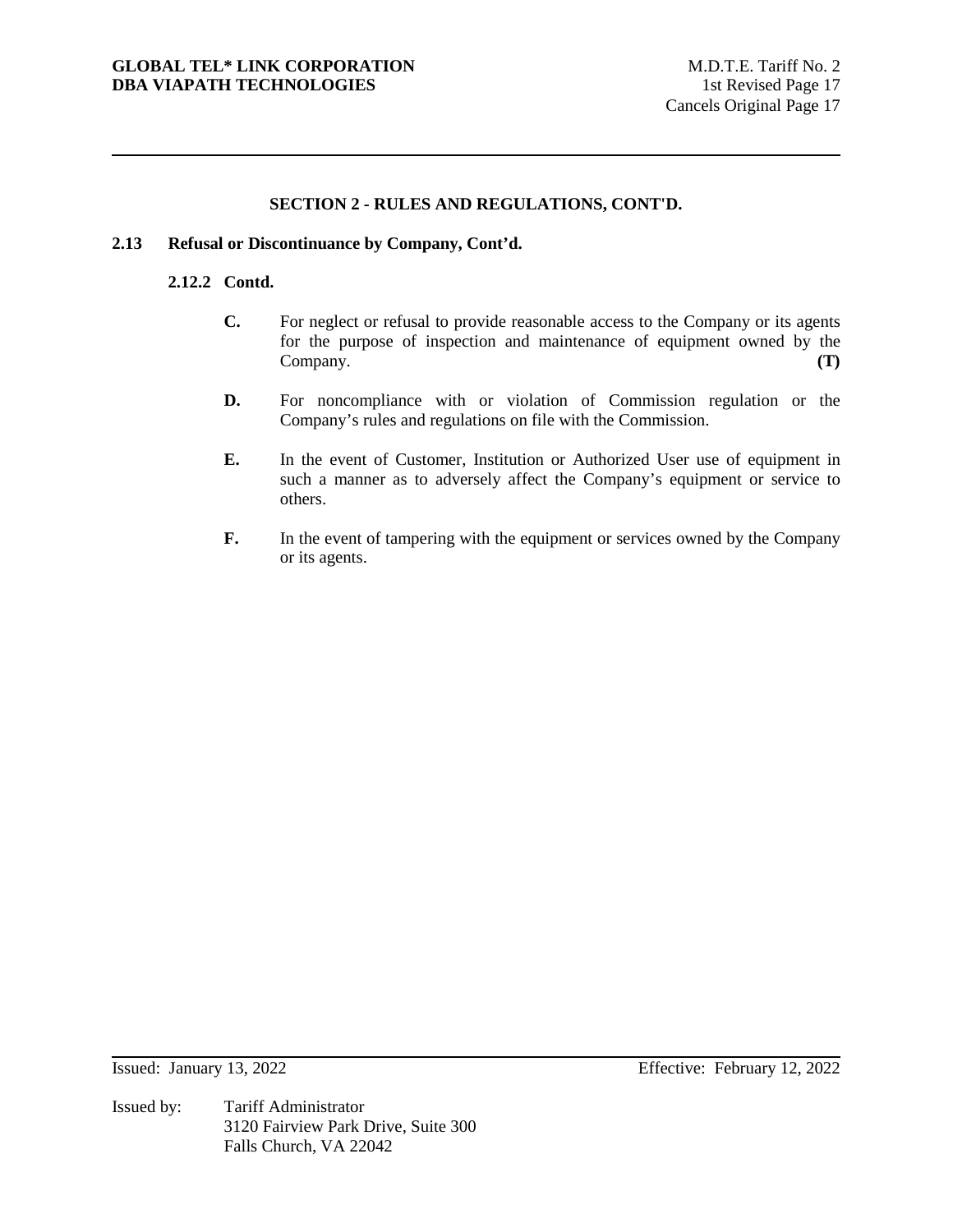### **2.12 Refusal or Discontinuance by Company, Cont'd.**

## **2.12.2 Cont'd.**

- **G.** In the event of unauthorized or fraudulent use of service. Whenever service is discontinued for fraudulent use of service, the Company may, before restoring service, require the Customer or Institution to make, at his or her own expense, all changes in facilities or equipment necessary to eliminate illegal use and to pay an amount reasonably estimated as the loss in revenue resulting from such fraudulent use.
- **H.** By reason of any order or decision of a court or other government authority having jurisdiction which prohibits the Company from furnishing such service.

### **2.13 Inspection, Testing and Adjustment**

Upon reasonable notice, the facilities provided by the Company shall be made available to the Company for tests and adjustments as may be deemed necessary by the Company for maintenance. No interruption allowance will be granted for the time during which such tests and adjustments are made when the interruption is less than twenty-four consecutive hours.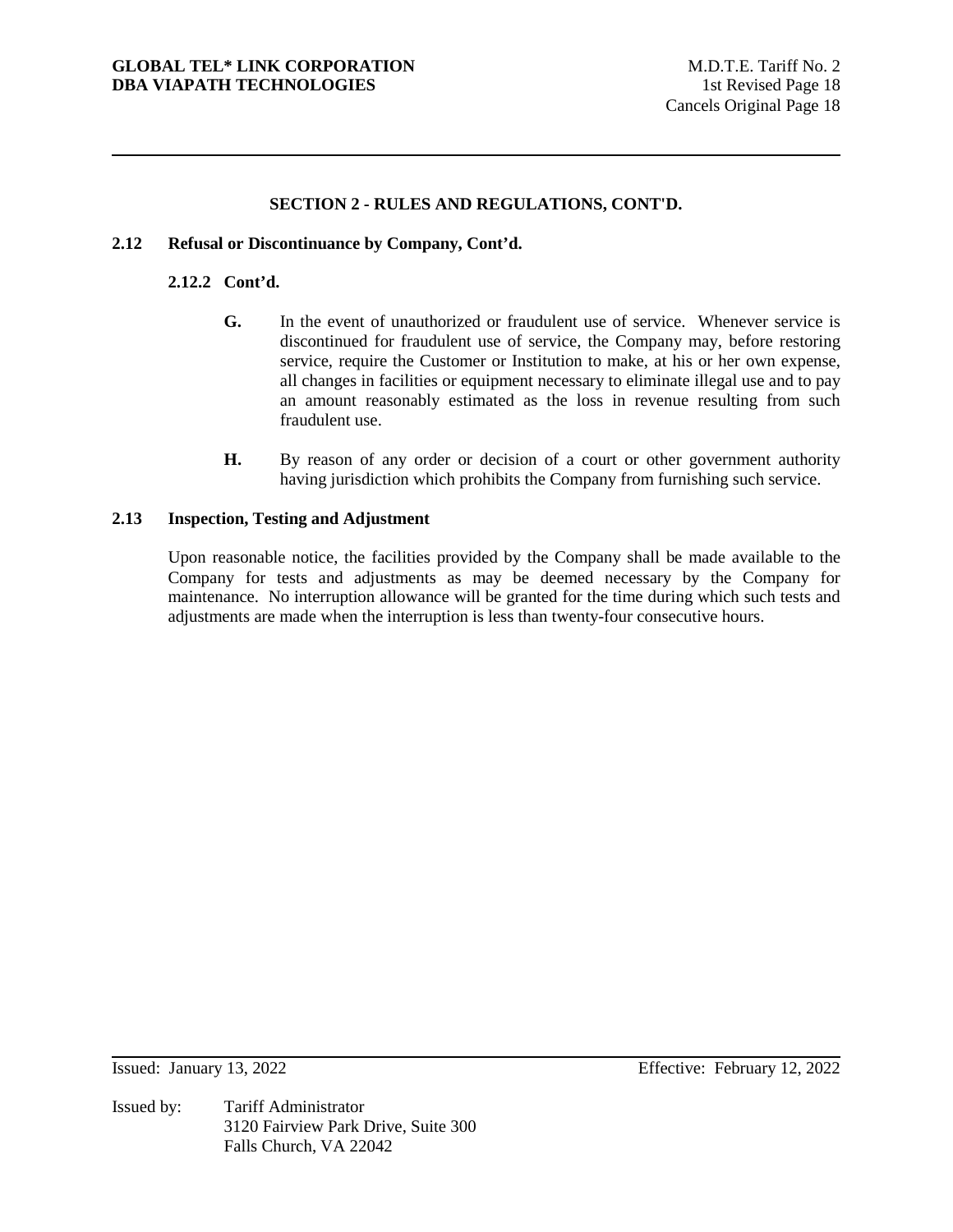### **3.1 General**

Global Tel\*Link Corporation d/b/a ViaPath Technologies provides automated operator assisted collect-only calling services for use by Inmates of prisons, jails or other Correctional Institutions for communications originating and terminating within the State of Massachusetts. The Company's services are available twenty-four hours per day, seven days a week. Intrastate service is offered in conjunction with interstate service. Inmate access to the Company's services may be restricted by the administration of the Institution served. **(T)** 

Customers are charged individually for each call placed through the Company's network. Charges may vary by service offering, mileage band, class of call, time of day, day of week and/or call duration. Customers are billed based on their use of the Company's services and network. No installation charges apply.

### **3.2 Timing of Calls**

Billing for calls placed over the Company network is based in part on the duration of the call as follows, unless otherwise specified in this tariff:

- **3.2.1** Timing of each call begins when the called station is answered (i.e. when two way communications are established.) Answer detection is based on standard industry answer detection methods, including hardware and software answer detection. For Collect Calls, charges apply only if the called party accepts the responsibility for payment. For Person to Person Calls, charges apply only if the calling party is connected with the designated called party or an agreed upon substitute.
- **3.2.2** Chargeable time for calls ends when one of the parties disconnects from the call.
- **3.2.3** Unless otherwise specified in this tariff, the minimum initial period for billing purposes is one (1) minute.
- **3.2.4** Unless otherwise specified in this tariff, billing for usage after the initial period is in full one (1) minute increments.
- **3.2.5** The Company will not knowingly bill for unanswered calls. When a Customer indicates that he/she was billed for an incomplete call, the Company will reasonably issue credit for the call.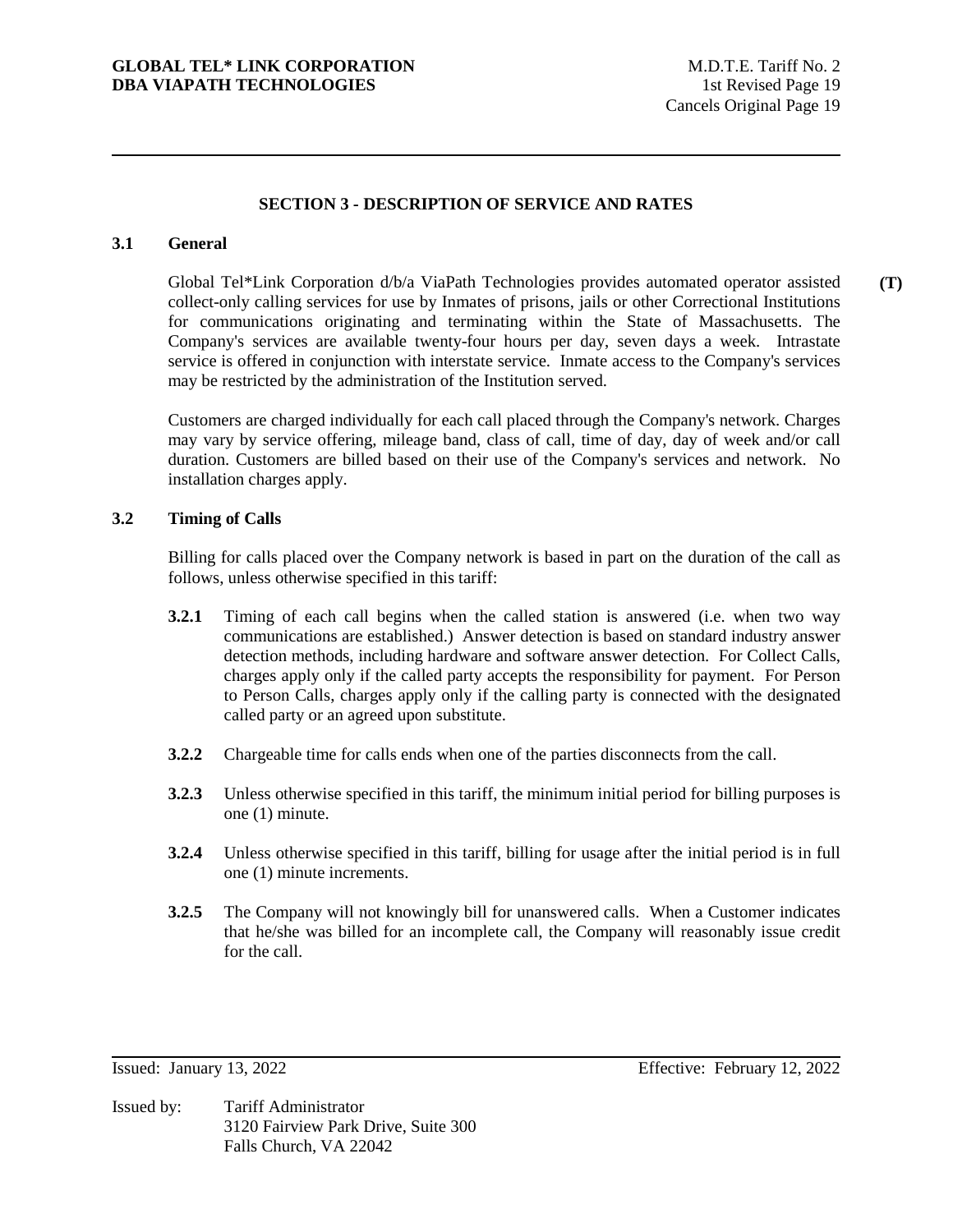### **3.3 Institutional Operator Assisted Calling**

Institutional operator assisted service allows inmates to place collect calls through an automated call processing system. The call processing system prompts the inmate and the called party such that the call is completed without live operator assistance. Calls are placed on a collect-only basis to the called party.

A number of special blocking and screening capabilities are available with institutional operator services provided by the Company. These capabilities allow Institutions to control Inmate access to telecommunications services, reduce fraudulent use of the Company's services, and eliminate harassing calls to persons outside the institution.

For services provided to inmates of institutions, the following special conditions apply:

- 1. Calls to "900", "976" or other pay-per-call and call-forwarding services are blocked or may be blocked by the Company.
- 2. At the request of the institution, the Company may block inmate access to toll-free numbers (e.g., 800, 888) and dialing sequences used to access other carriers or operator service providers (e.g., 950-XXXX, 10XXXX).
- 3. At the request of the Institution, the Company may block inmate access to "911", "411", or local operators reached through "0-" dialing.
- 4. At the request of the Institution, the Company may block inmate access to specific telephone numbers.
- 5. Availability of the Company's services may be restricted by the institution to certain hours and/or days of the week.
- 6. At the request of the institution, no notices or signage concerning the Company's services will be posted with its instruments. Information concerning the Company's services is provided to the administration of each institution where the Company's services are offered. Inmates may obtain information regarding rates and charges by requesting such information from the institution's administration.
- 7. At the request of the institution, the Company may impose time limits on local and long distance calls placed using its services.
- 8. At the request of the institution, equipment may be provided which permits monitoring of inmate calls by legally authorized government officials.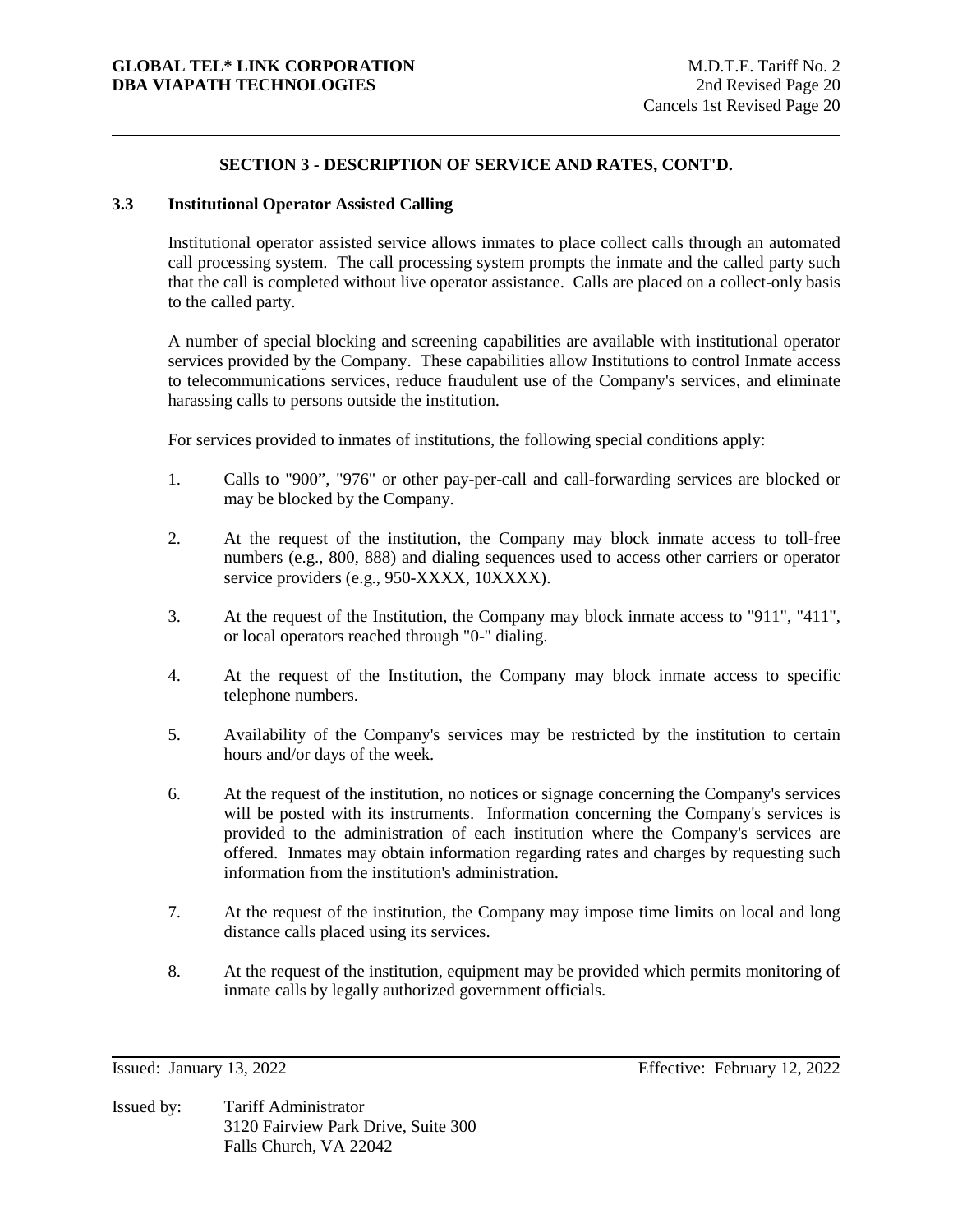| 3.3 |       | Institutional Operator Assisted Calling, Cont'd. |                 |                                      |        |  |
|-----|-------|--------------------------------------------------|-----------------|--------------------------------------|--------|--|
|     | 3.3.1 | <b>Institutional Collect-Only Rates</b>          |                 |                                      |        |  |
|     |       | A.                                               | Option A*       |                                      |        |  |
|     |       |                                                  | 1.              | Local, IntraLata and InterLATA Rates |        |  |
|     |       |                                                  |                 | <b>Usage</b>                         |        |  |
|     |       |                                                  |                 | Usage Rate, per minute:              | \$0.25 |  |
|     |       | <b>B.</b>                                        | <b>Option B</b> |                                      |        |  |
|     |       |                                                  | 1.              | Local, IntraLata and InterLATA Rates |        |  |
|     |       |                                                  |                 | <b>Usage</b>                         |        |  |
|     |       |                                                  |                 | Usage Rate, per minute:              | \$0.12 |  |
|     |       | C.                                               | <b>Option C</b> |                                      |        |  |
|     |       |                                                  | 1.              | Local, IntraLata and InterLATA Rates |        |  |
|     |       |                                                  |                 | <b>Usage</b>                         |        |  |

\* These rates are being filed in compliance with the June 14, 2016 Interlocutory Order in D.T.C. 11-16 and the DTC's June 14, 2016 Notice of Changes to Rates and Charges for Inmate Calling Services.

Usage Rate, per minute:  $$0.16$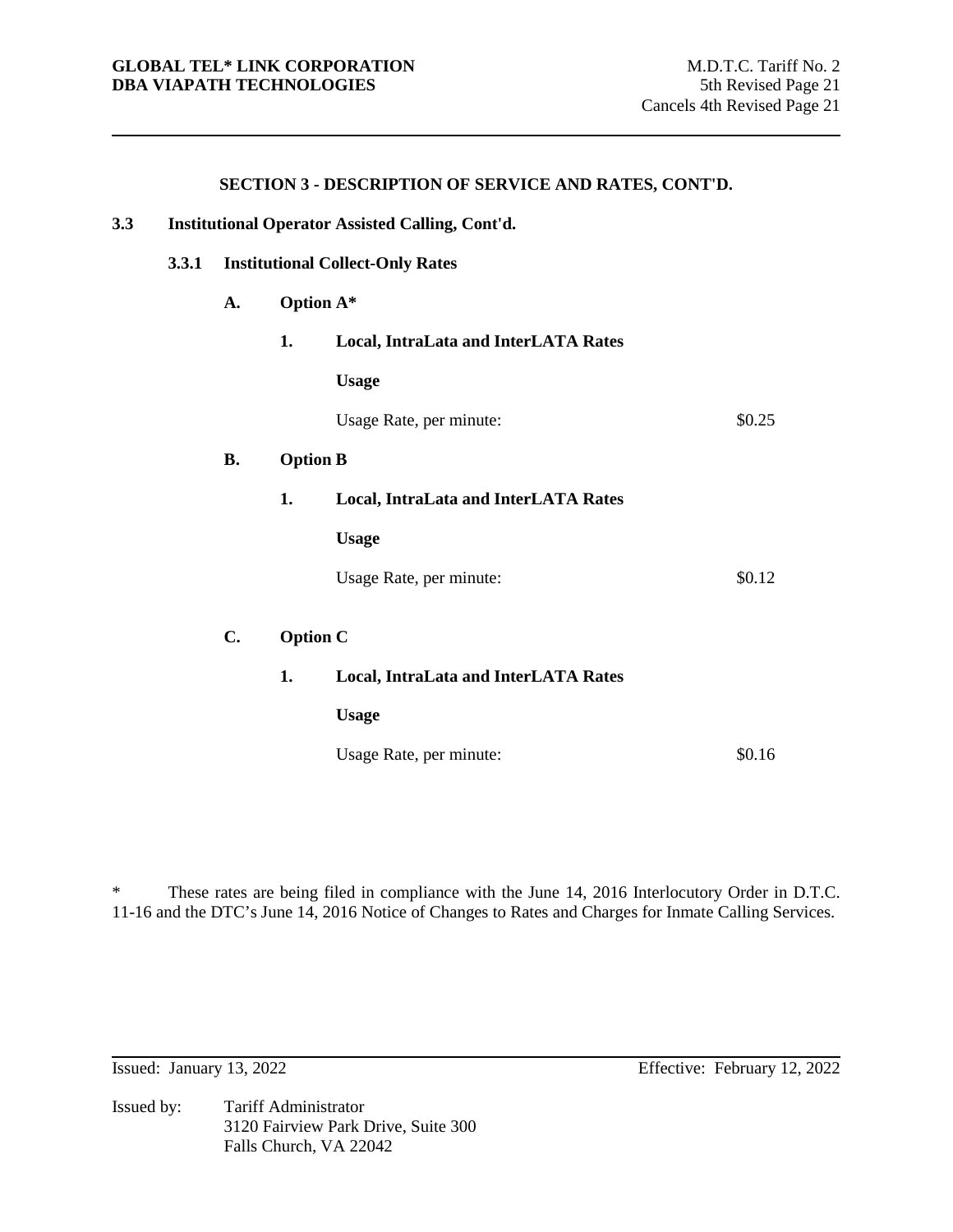- **3.3 Institutional Operator Assisted Calling, Cont'd.**
	- **3.3.1 Institutional Collect-Only Rates, Cont'd. \***
		- **B. (Reserved For Future Use)**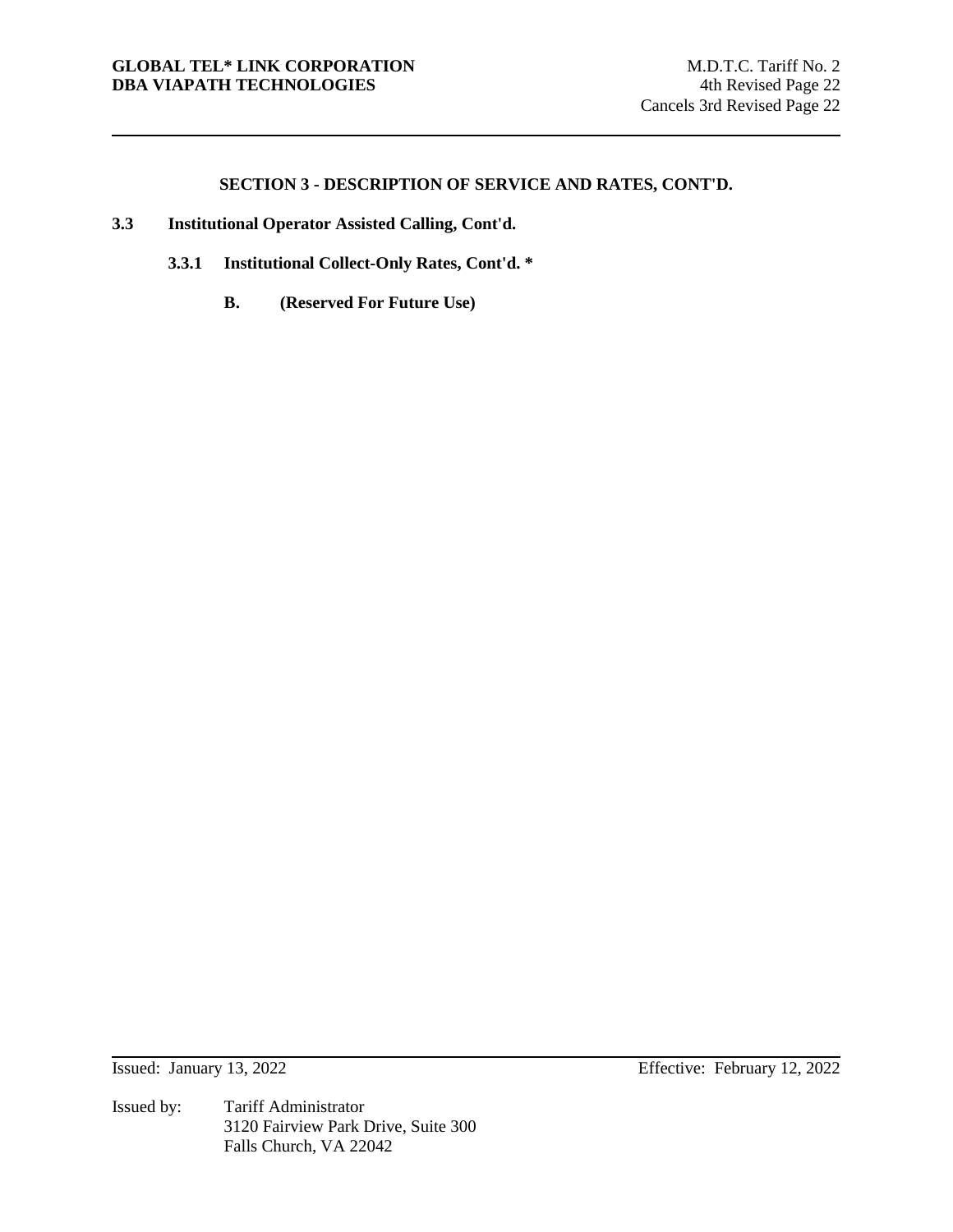- **3.3 Institutional Operator Assisted Calling, Cont'd.**
	- **3.3.1 Institutional Collect-Only Rates, Cont'd. \***
		- **B. (Reserved For Future Use)**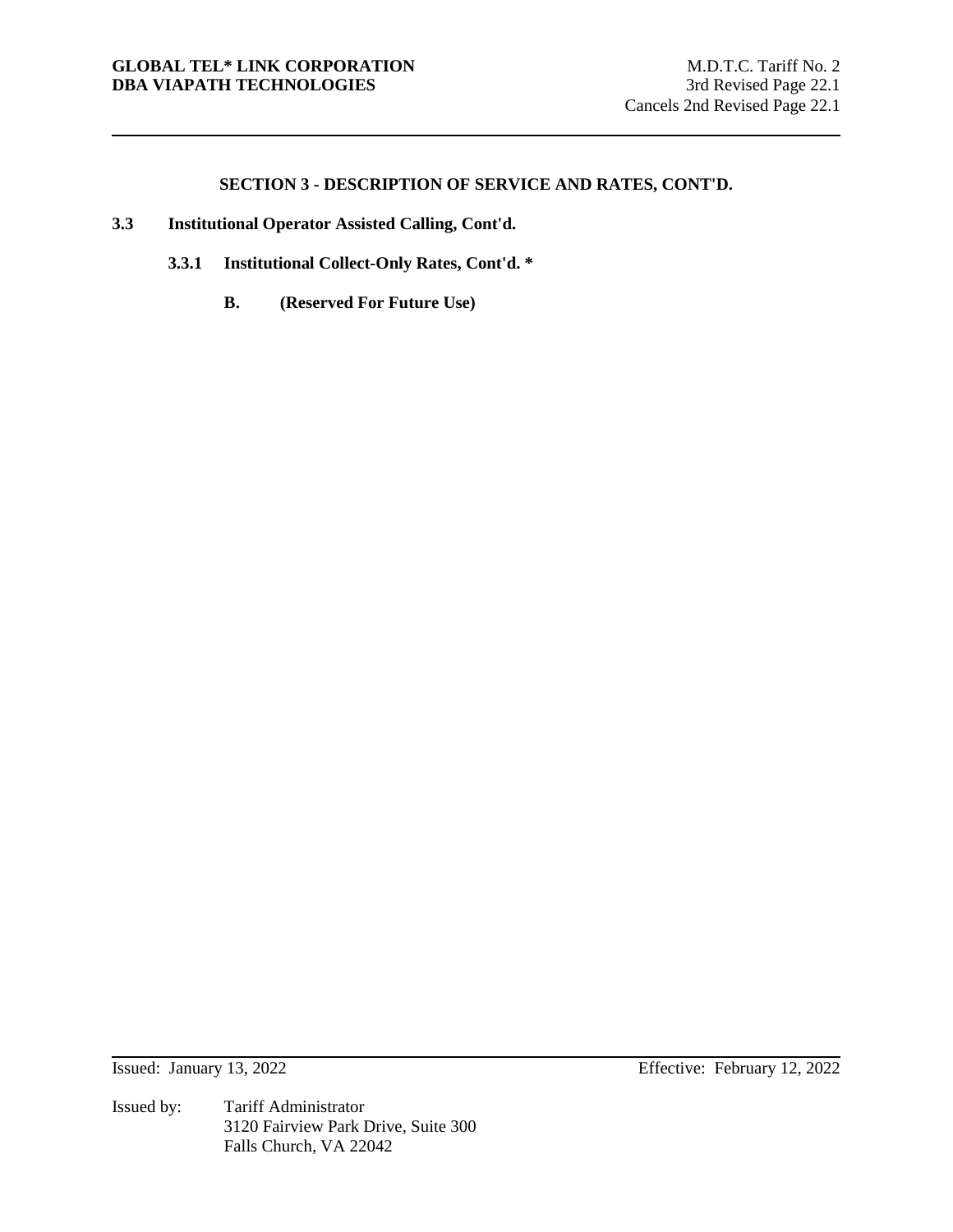- **3.3 Institutional Operator Assisted Calling, Cont'd.**
	- **3.3.1 Institutional Collect-Only Rates, Cont'd.\***
		- **B. (Reserved For Future Use)**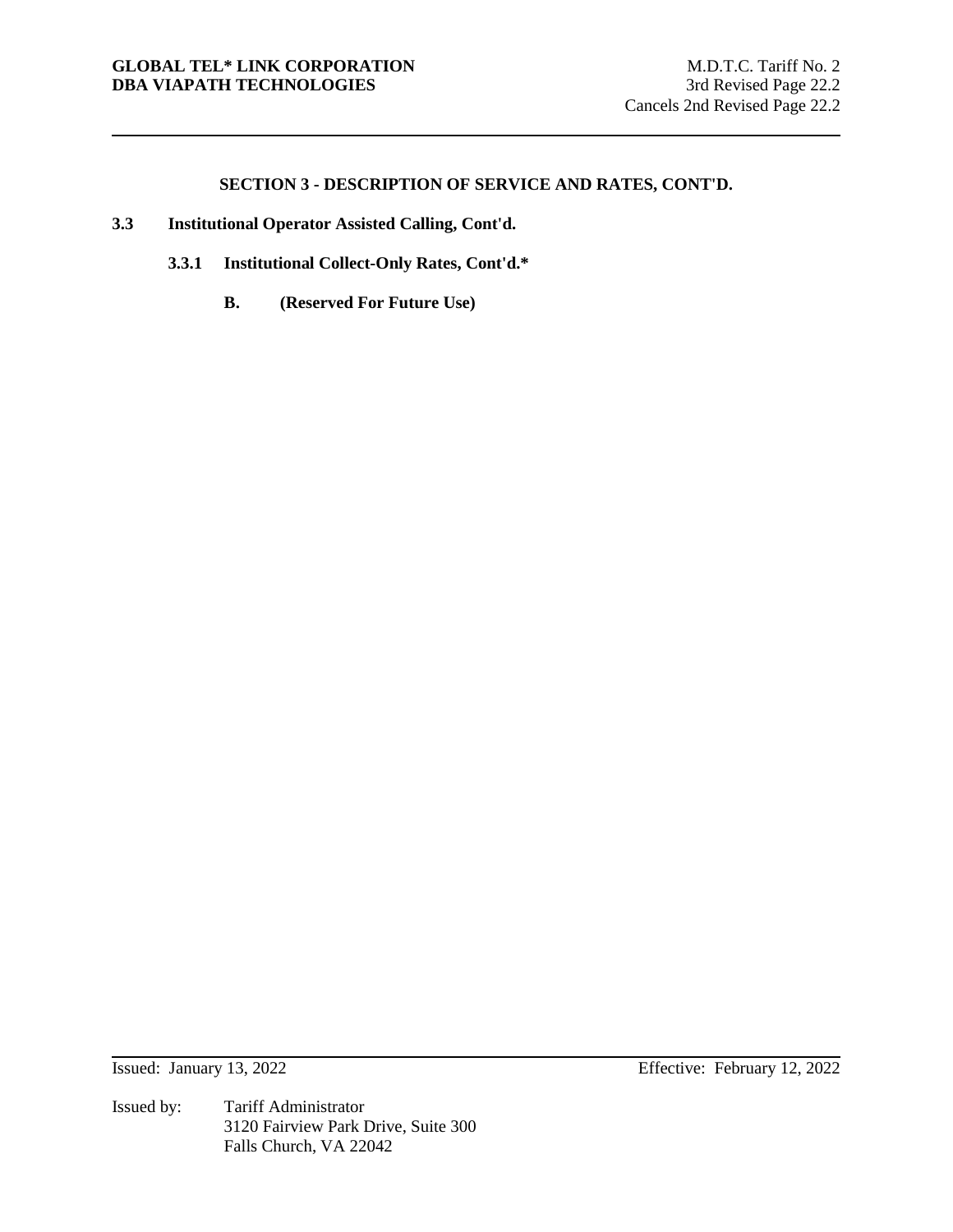**3.4 [Reserved for Future Use]**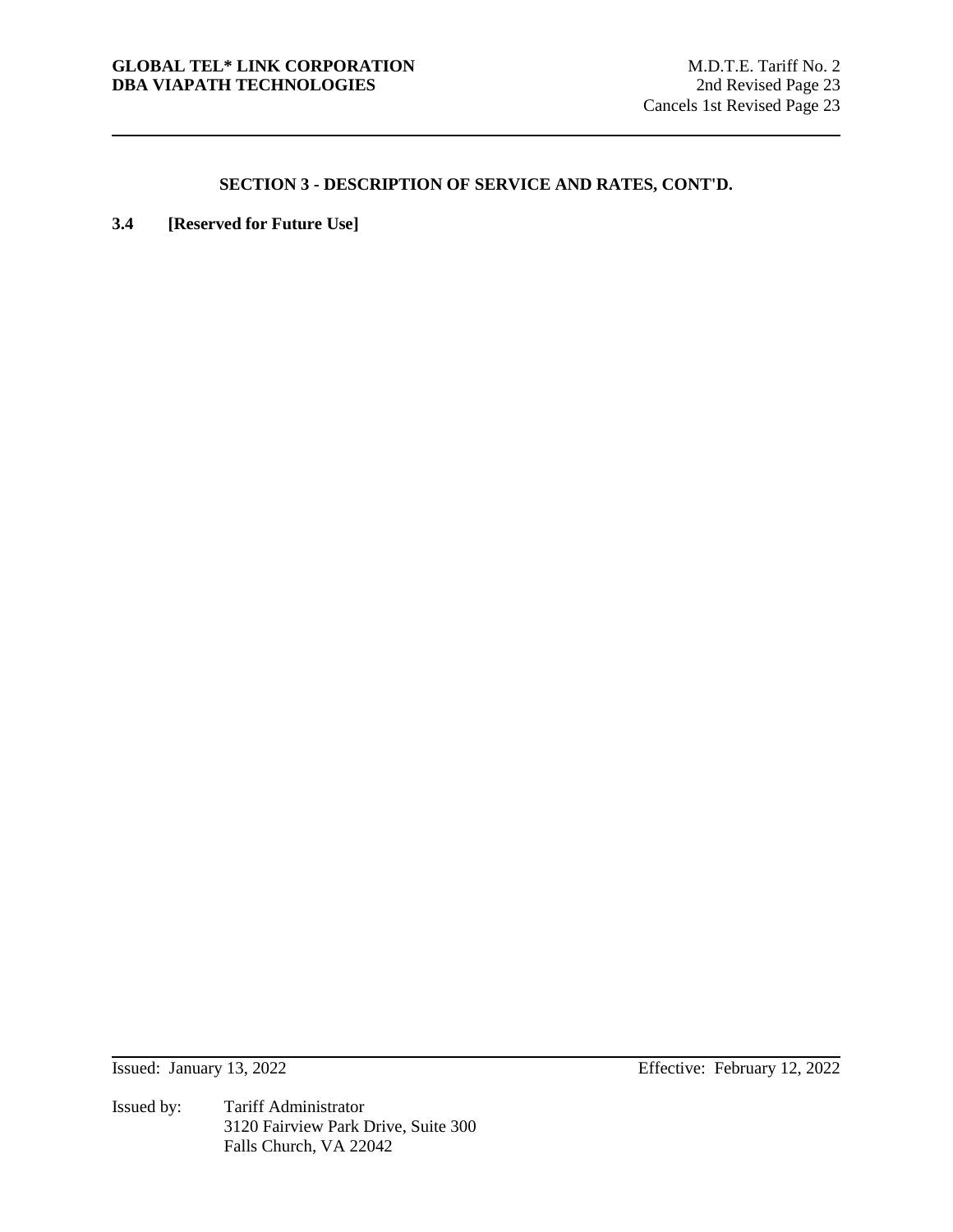**3.4 [Reserved for Future Use]**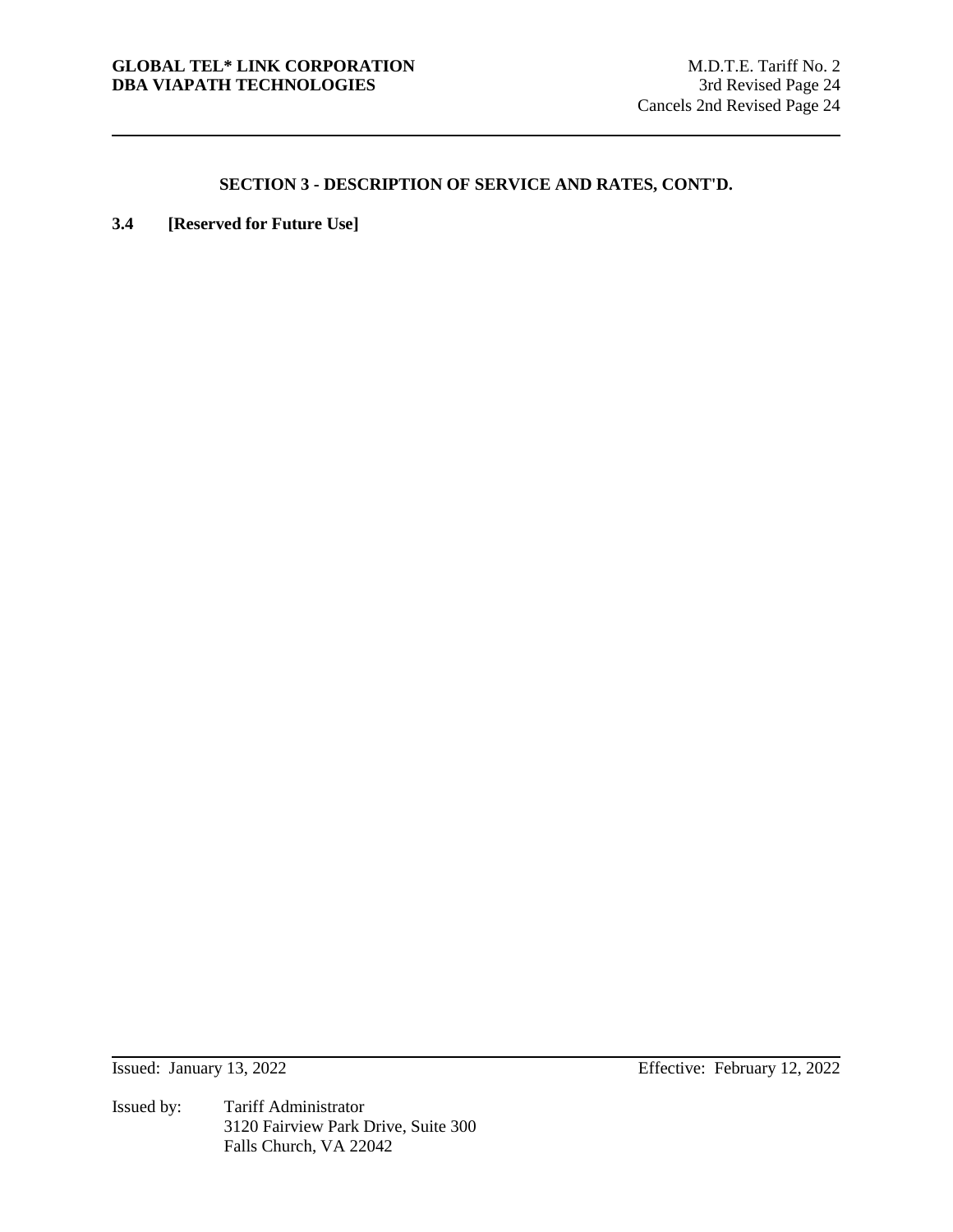**3.4 [Reserved for Future Use]**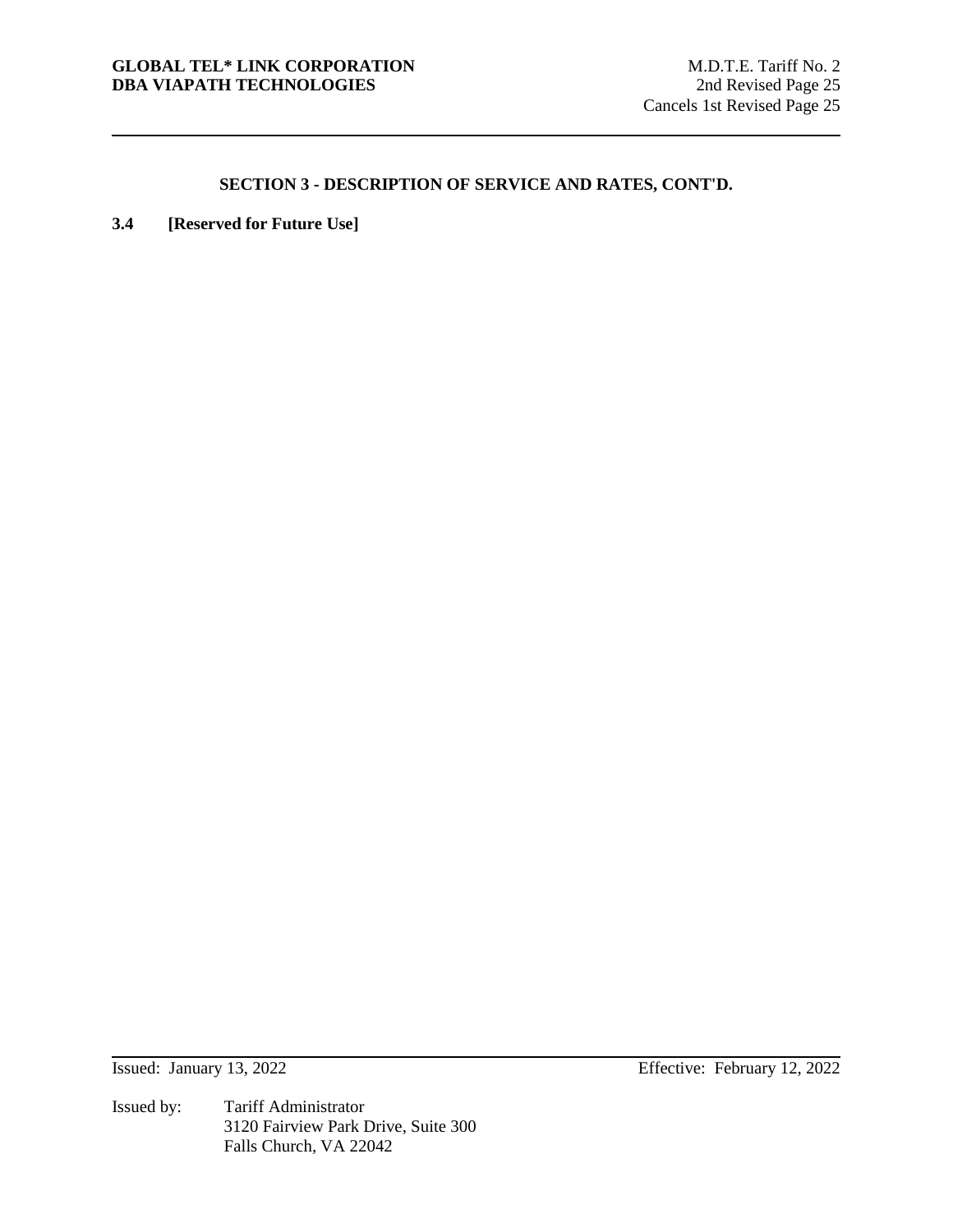**3.4 [Reserved for Future Use]**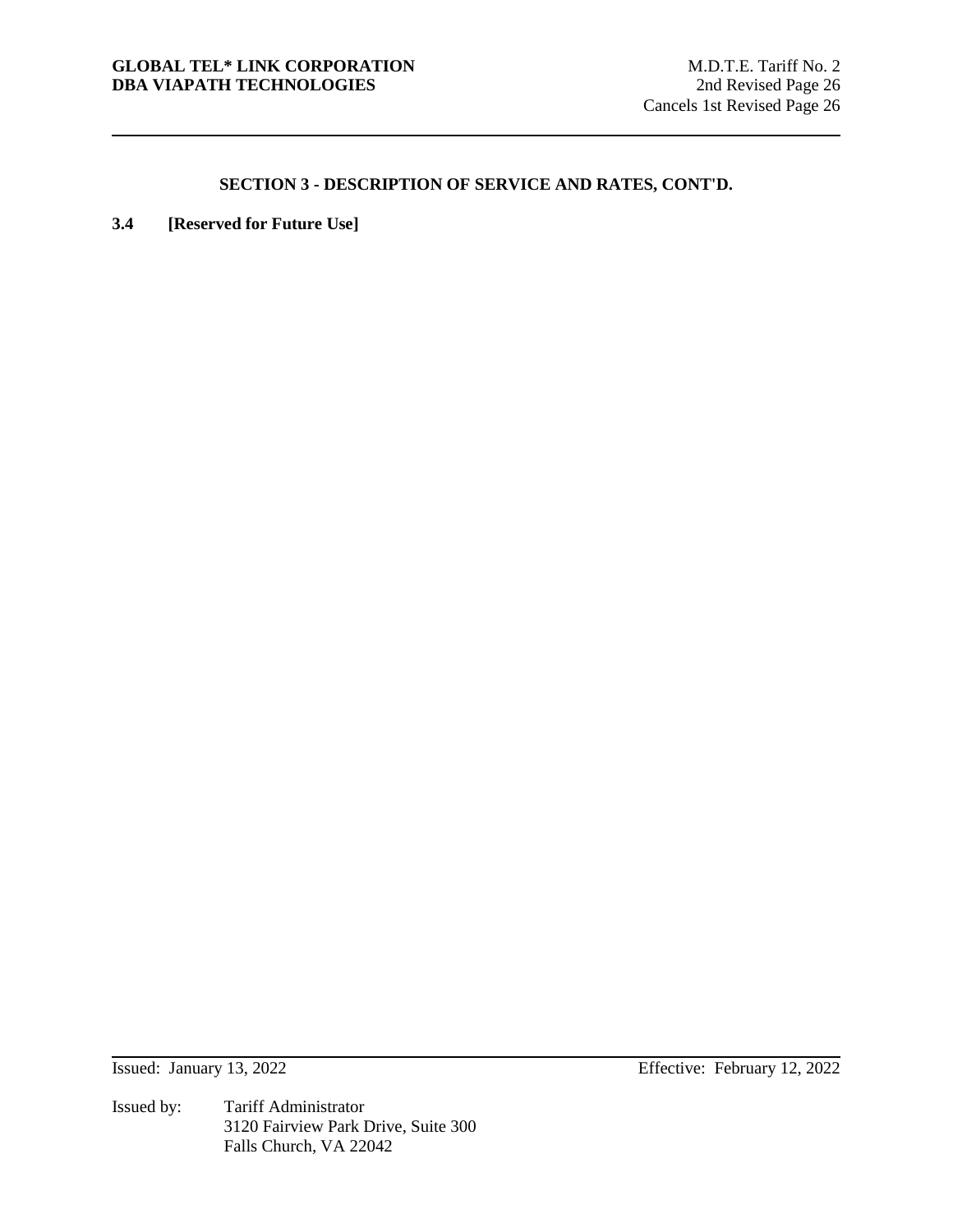### **3.5 Advance Pay Accounts**

In those areas where the Company does not have a direct billing agreement with the existing local exchange carrier, or upon a Customer's request, the Company will set up a Advance Pay Account with the Called Party (Customer) for payment of collect calls placed from institutions served by the Company. Funds in the Customer's Advance Pay account may only be used for payment of collect calls placed by inmates to telephone numbers specified by the Customer. Establishment and maintenance of an Advance Pay Account is required to complete collect calls to Customers served by local exchange carriers with which the Company does not have an existing direct billing and collection agreement.

Upon request, the Company will provide the Customer with a personal identification number (PIN) and a toll-free number to call in order to set up the account information, including the permissible numbers that the inmate may call.

Additional payments will be accepted with a \$50.00 payment maximum. Initial and additional payments into the account may be made by cash, check, credit card or Western Union. Transaction fees will apply for credit card and check by phone transactions. All payments will be subject to applicable taxes.

When an inmate places a call, the Customer is informed of both the caller's identity and the account balance prior to accepting the call. Customers may also contact the Company's toll-free customer service number for account balance information at any time.

If the Advance Pay Account balance becomes depleted, calls placed to the numbers specified by the Customer will be blocked until the Advance Pay Account is replenished.

The Customer may close the Advance Pay Account at any time, but accounts are automatically closed following three months of inactivity. The Customer may seek a refund of unused Advance Pay balances upon request at any time, even if the account has been closed. Any remaining balance in the account will be refunded to the Customer after deducting any call charges, applicable taxes, and transaction fees incurred during the current billing cycle. **(T) (T) (T) (T) (T)** 

All security measures and inmate calling restrictions as set forth elsewhere in this tariff are also applicable for any calls made using an Advance Pay Account.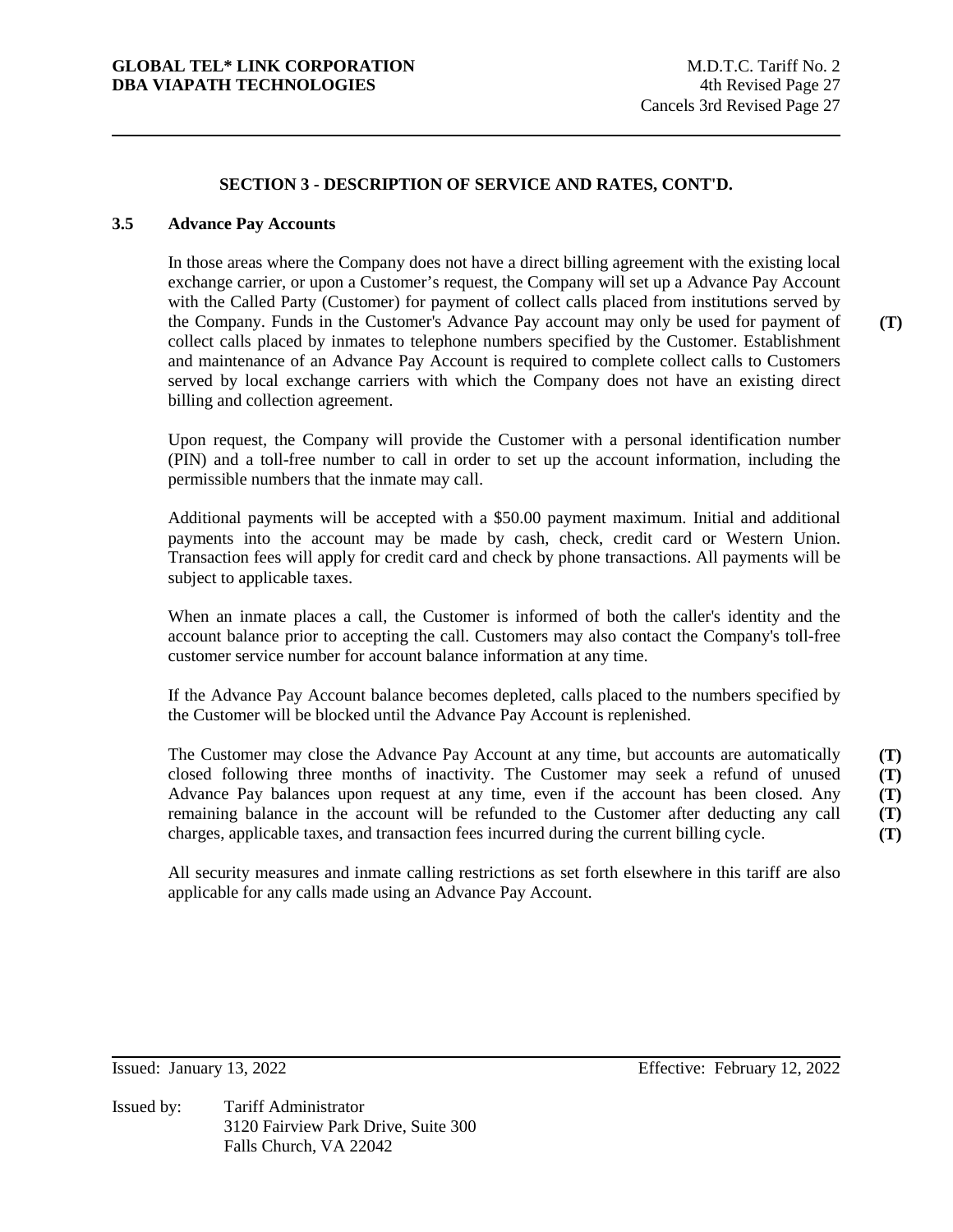#### **3.5 Advance Pay Accounts**

#### **3.5.1 Rates and Charges\***

- **A. Option 1** Advance Pay Customers' rates and charges are the same as those set forth in the Company's institutional collect call rate schedules.
- **B. Option 2** Rates and charges for Advance Pay Accounts are provided at a discount, per request of correctional facility.

# **C. Option 3**

#### **1. Local, IntraLATA and InterLATA Rates**

**Usage** 

Usage Rate, Per Minute:  $$0.21$ 

\* These rates are being filed in compliance with the June 14, 2016 Interlocutory Order in D.T.C. 11-16 and the DTC's June 14, 2016 Notice of Changes to Rates and Charges for Inmate Calling Services.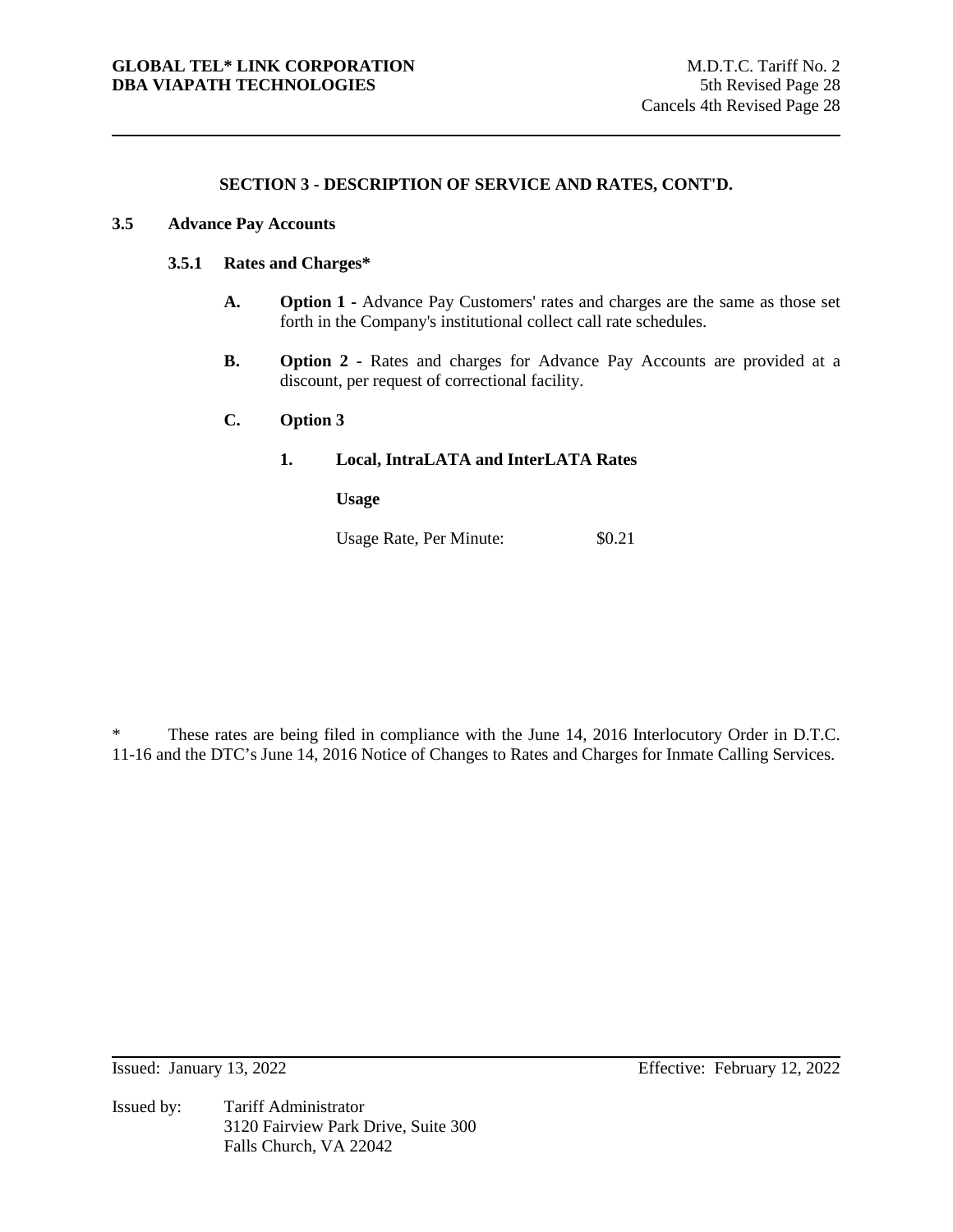#### **3.6 Institutional Prepaid Operator Assisted Calling**

#### **3.6.1 Prepaid Debit Accounts\***

With a Prepaid Debit Account, each inmate has the option to transfer funds from his/her personal account to his/her telephone account. This is accomplished by facility personnel or through a direct interface between the commissary system and/or booking account and the inmate phone system. This account is associated with the inmate's Personal Identification Number (PIN.) When the inmate places a call, he/she has the option of calling collect or prepaid/debit. Once debit is selected, the inmate enters the PIN and called telephone number. All deposits to the account are paid to and handled by the entity managing the account, e.g., JMS, facility, commissary, etc. The Company receives payment from the Institution; it does not engage in direct monetary transactions with the inmate.

The Company's system automatically informs the caller of the Available Usage Balance remaining in the Prepaid Debit Account, and provides prompts to place the call by entering the destination telephone number. Network usage is deducted from the Available Usage Balance in the account on a real time basis as the call progresses.

Payment for Prepaid Institutional Calling Services and any Available Usage in the Prepaid Debit Account is refundable upon request after release of the inmate from the Confinement Institution. The Available Usage Balance expires three months from the date of the last activity on the Prepaid account. No refunds of unused balances will be issued after the expiration date.

#### **3.6.2 Rates and Charges**

- **A.** Option 1 Rates and charges for Prepaid Debit Accounts are the same as those set forth in the Company's institutional collect call rate schedules.
- **B.** Option 2 Rates and charges for Prepaid Debit Accounts are provided at a discount, per request of correctional facility.
- **C. Option 3** 
	- **1. Local, IntraLATA and InterLATA Rates Usage**  Usage Rate, Per Minute: \$0.21

These rates are being filed in compliance with the June 14, 2016 Interlocutory Order in D.T.C. 11-16 and the DTC's June 14, 2016 Notice of Changes to Rates and Charges for Inmate Calling Services.

Issued by: Tariff Administrator 3120 Fairview Park Drive, Suite 300 Falls Church, VA 22042

Issued: January 13, 2022 Effective: February 12, 2022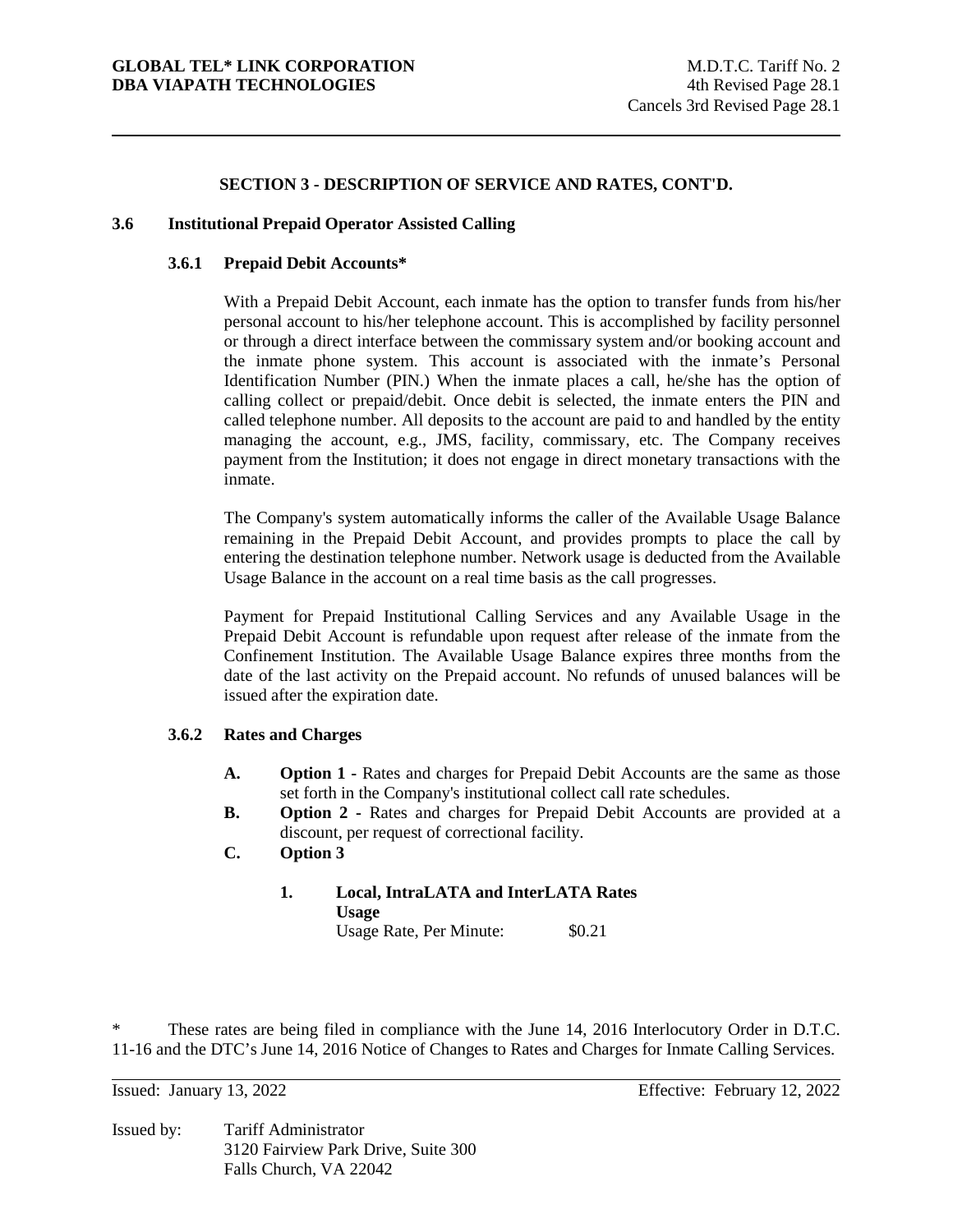**3.7 [Reserved For Future Use]**